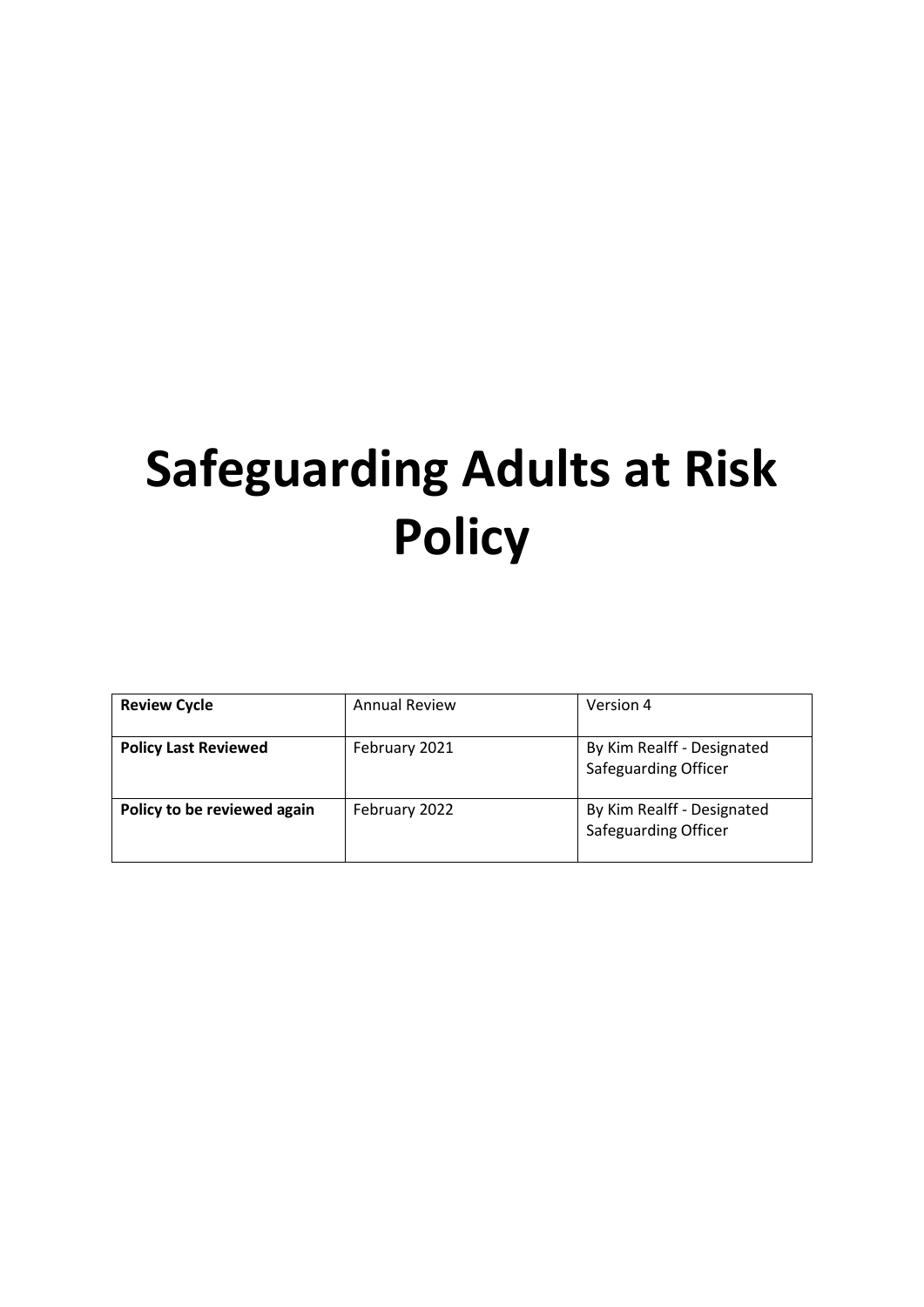# **This policy has been accepted by the Chairman and Board of Burton Albion Community Trust**

## **Head of Community**



Name: Matt Hancock

Date: 25<sup>th</sup> February 2021

# **Chairman of Burton Albion Community Trust**

Ishlahr

Signature:

Name: John Jackson

Date: 25<sup>th</sup> February 2021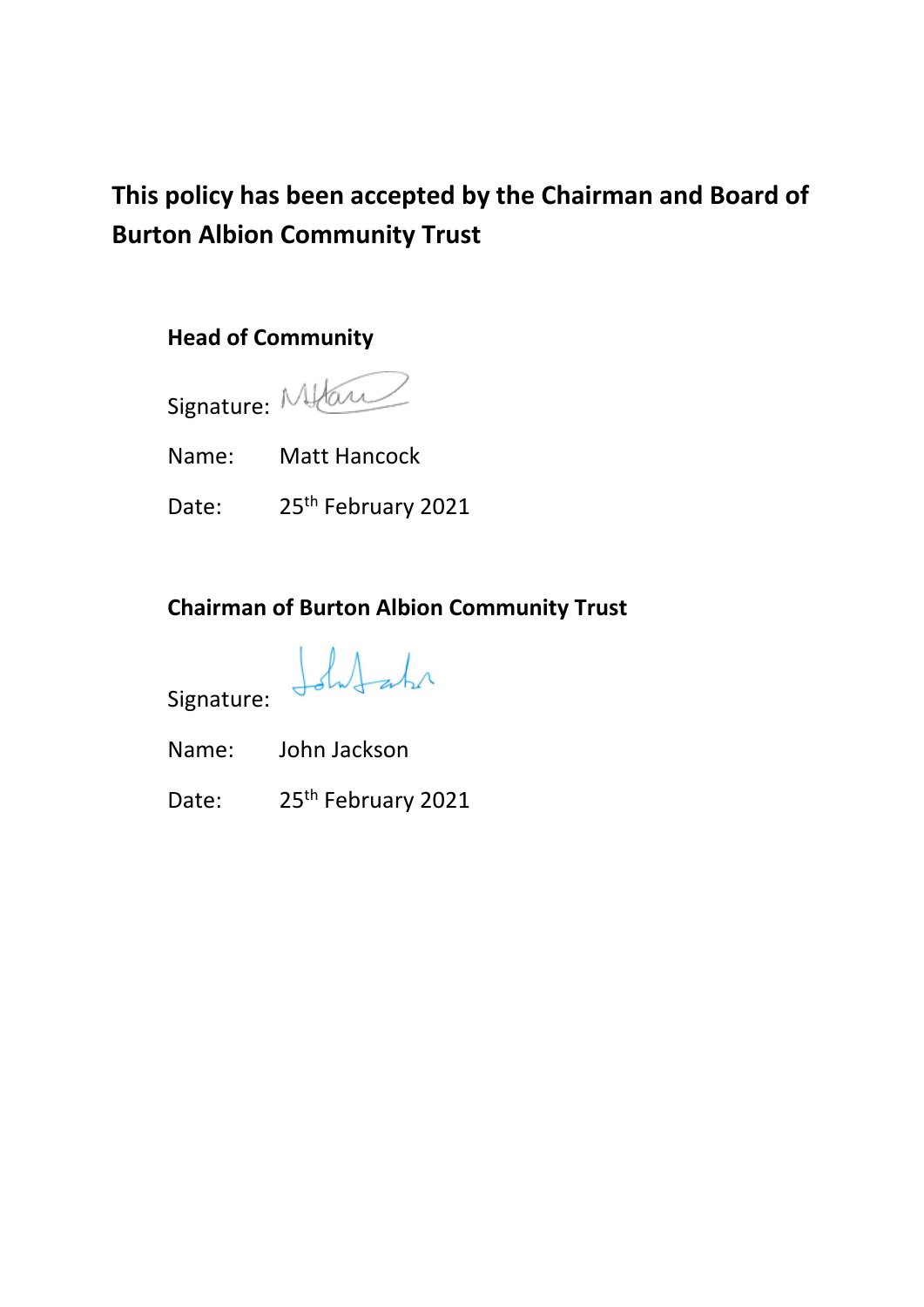## <span id="page-2-0"></span>**CONTENTS**

| ENSURE THAT ALL BACT STAFF AND VOLUNTEERS ARE CONFIDENT IN THE ACTIONS TO TAKE IN<br>THE EVENT OF A SAFEGUARDING INCIDENT OR CONCERN AND UNDERSTAND WHAT SUPPORT IS |
|---------------------------------------------------------------------------------------------------------------------------------------------------------------------|
|                                                                                                                                                                     |
|                                                                                                                                                                     |
|                                                                                                                                                                     |
|                                                                                                                                                                     |
|                                                                                                                                                                     |
|                                                                                                                                                                     |
|                                                                                                                                                                     |
|                                                                                                                                                                     |
|                                                                                                                                                                     |
|                                                                                                                                                                     |
|                                                                                                                                                                     |
|                                                                                                                                                                     |
|                                                                                                                                                                     |
|                                                                                                                                                                     |
|                                                                                                                                                                     |
|                                                                                                                                                                     |
|                                                                                                                                                                     |
|                                                                                                                                                                     |
|                                                                                                                                                                     |
|                                                                                                                                                                     |
|                                                                                                                                                                     |
|                                                                                                                                                                     |
|                                                                                                                                                                     |
|                                                                                                                                                                     |
|                                                                                                                                                                     |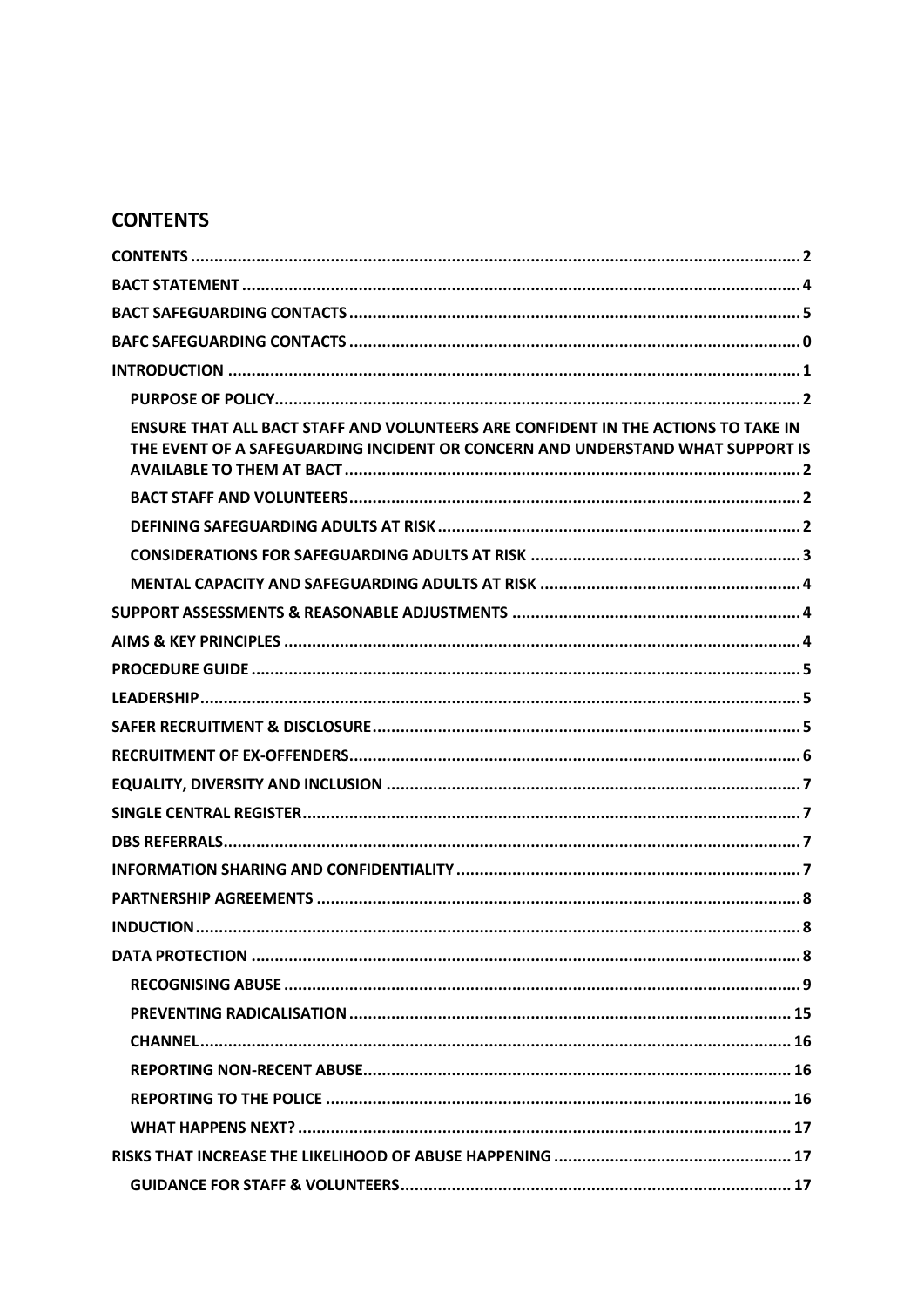| SAFEGUARDING STRATEGY MEETINGS AND STATUTORY AGENCY INVESTIGATIONS 18             |  |
|-----------------------------------------------------------------------------------|--|
|                                                                                   |  |
|                                                                                   |  |
|                                                                                   |  |
|                                                                                   |  |
|                                                                                   |  |
|                                                                                   |  |
|                                                                                   |  |
|                                                                                   |  |
|                                                                                   |  |
|                                                                                   |  |
| ACTIONS TO BE TAKEN BY THE DSL, HEAD OF COMMUNITY (SSM) AND STAFF ARE AS FOLLOWS: |  |
|                                                                                   |  |
|                                                                                   |  |
|                                                                                   |  |
|                                                                                   |  |
|                                                                                   |  |
|                                                                                   |  |
|                                                                                   |  |
|                                                                                   |  |
|                                                                                   |  |
|                                                                                   |  |
|                                                                                   |  |
|                                                                                   |  |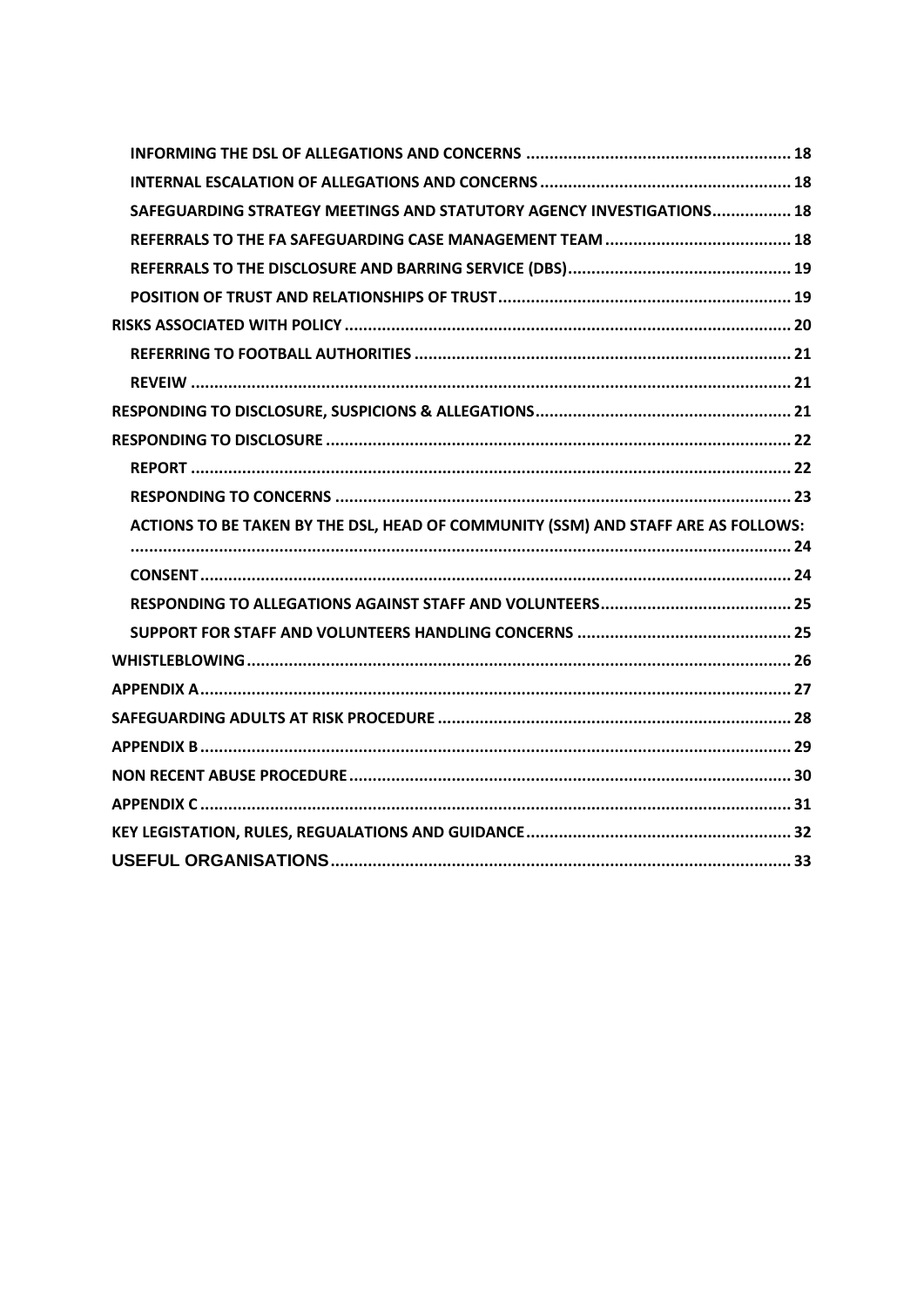#### <span id="page-4-0"></span>**BACT STATEMENT**

Burton Albion Community Trust operates an adult at risk centred approach to safeguarding and where concerns about the welfare of an adult exist, staff will always act in the best interests of the adults at risk.

BACT fully acknowledges and accepts its responsibility for the well-being and safety of all adults at risk engaged in Trust activities. It is the duty of all staff working at BACT to ensure they safeguard adults at risk by creating an environment that protects them from harm. Burton Albion Community Trust believes that the general wellbeing, welfare, and safety of all adults at risk engaged in Trust activities is of the upmost importance. BACT will fulfil its responsibilities by ensuring it displays best practice in safeguarding matters, carried out in a spirit of partnership and openness with the adults at risk, family and the relevant local authority.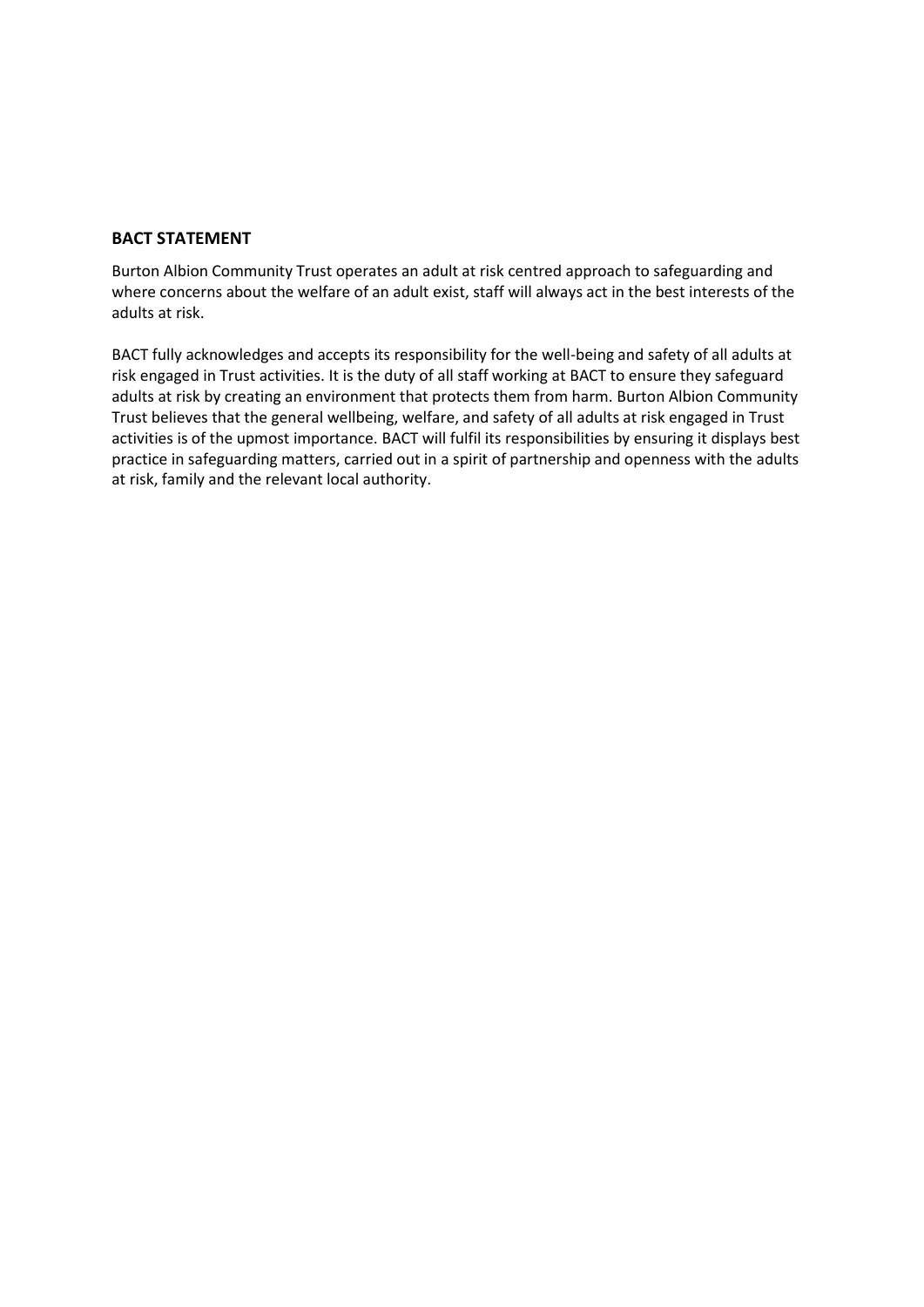#### <span id="page-5-0"></span>**BACT SAFEGUARDING CONTACTS**



**Trustee Representative Senior Safeguarding Manager Phil Pusey** 07974710330 phil.pusey@burtonalbionct.org



**Head of Community** Matt Hancock 07841669182 matt.hancock@burtonalbionct.org



## **Designated Safeguarding Officer**

**Kim Realff** 07739351146 kim.realff@burtonalbionct.org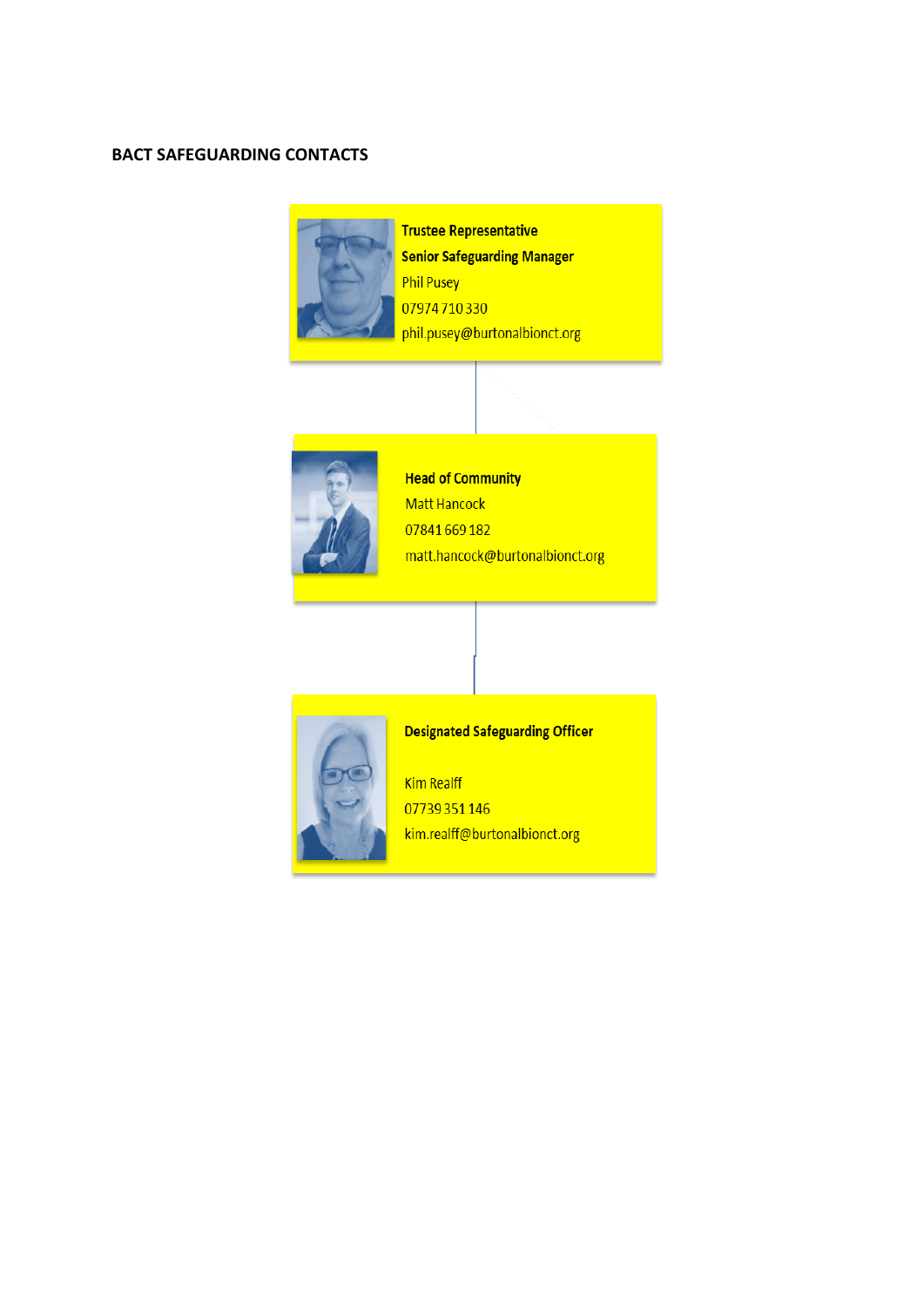#### <span id="page-6-0"></span>**BAFC SAFEGUARDING CONTACTS**





## **Designated Safeguarding Officer**

**Kim Realff** 07739351146 kim.realff@burtonalbionct.org



**Club Safeguarding Officer Kelly Hyde** 01283565938 kelly.hyde@burtonalbionfc.co.uk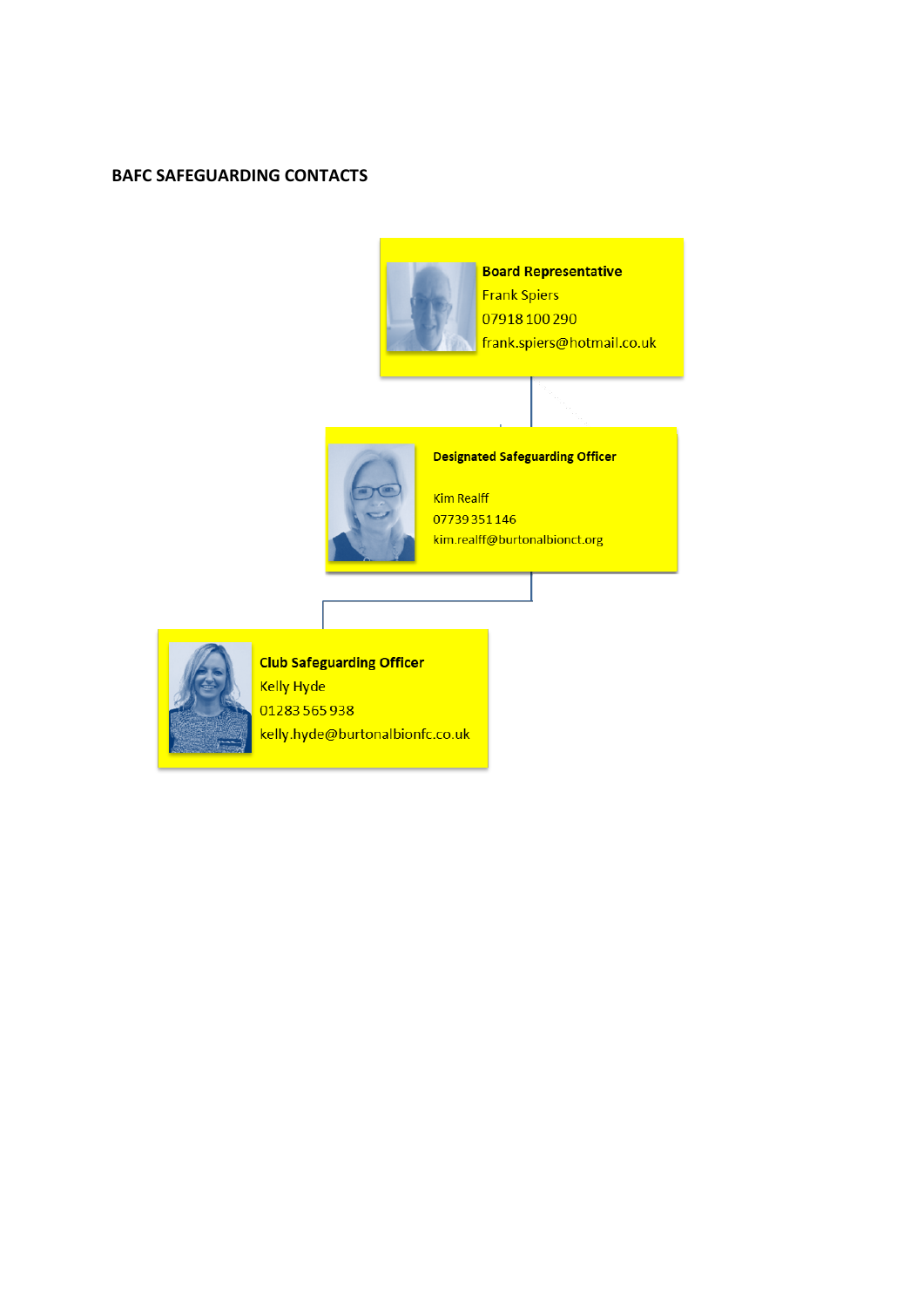#### <span id="page-7-0"></span>**INTRODUCTION**

All adults at risk have the right to live their lives to the fullest potential, to be protected, to participate in and enjoy any activity, and to be treated with dignity and respect.

Burton Albion Community Trust (BACT) has both a moral and legal obligation to ensure a duty of care for adults at risk across all its services. We are committed to ensuring that all adults at risk are 9protected and kept safe from harm whilst engaged in services organised and provided by BACT.

This policy is for use throughout BACT and is to be observed by all those working with adults at risk whether employed by BACT or not. The application of this policy and its procedures is not discretionary. All the requirements are obligatory and are to be enforced as indicated by the appropriate persons in all cases where there are any suspected instances of abuse or poor practice.

It is through the application of this policy and our procedures that BACT will seek to develop a positive and proactive welfare programme. This ensures that all adults at risk can participate in an enjoyable and safe environment. This equally applies to the safety and security of those working with and responsible for the activities involving adults at risk.

All staff (the term 'staff' is used to refer to employees, trustees and volunteers and anyone working on behalf of, delivering a service for or representing BACT) must make themselves aware of BACT's Safeguarding Adults at Risk Policy and where appropriate their work with adults at risk will be supported by a safeguarding training programme. The Designated Safeguarding Lead. (DSL) is Kim Realff. The Head of Community is the Senior Safeguarding Manger (SSM), and Phil Pusey is Trustee responsible for Safeguarding.

This policy has regard to The Care Act (2014) – Statutory Guidance and The Mental Capacity Act (2005). This policy is in keeping with Staffordshire County Council's (SCC) policies and procedures and reflects what SCC considers to be safe and professional practice. Safeguarding adults at risk must be considered within professionals' wider "safeguarding" responsibilities that include a duty to co-operate under the Care Act (2014) and Mental Capacity Act (20015).

Activities included under the remit of this policy include:

- BACT
- All other activities associated with Burton Albion Community Trust in which adults at risk are engaged.

*Statutory guidance defines an adult at risk as being any person aged 18 years and over who is or may be in need of community care services by reason of mental health issues, learning or physical disability, sensory impairment, age or illness and who is or maybe unable to take care of him / herself or unable to protect him / herself against significant harm or exploitation.*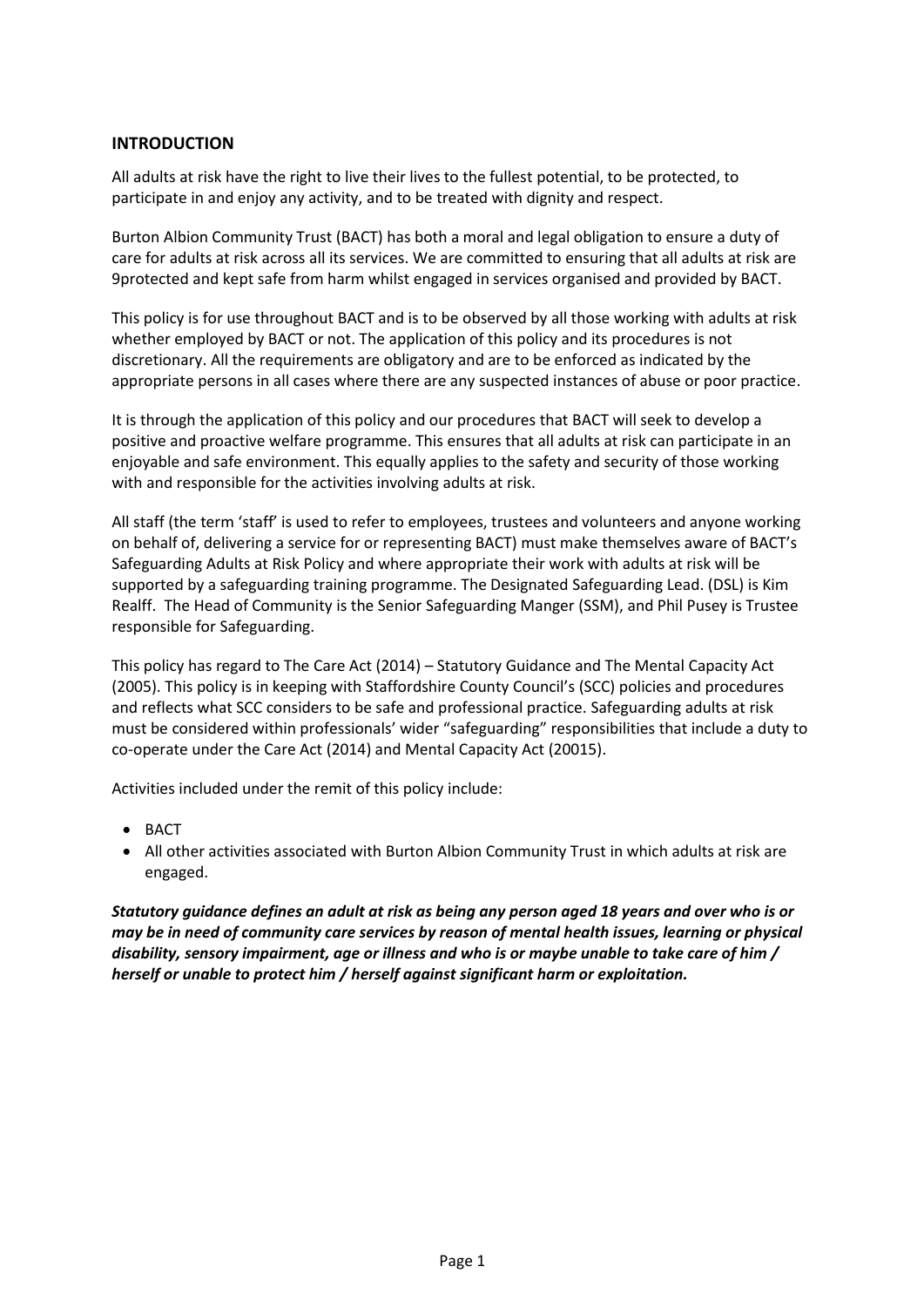#### <span id="page-8-0"></span>**PURPOSE OF POLICY**

The policy outlines the measures which will be taken to prevent a safeguarding incident from occurring, as well as how BACT will respond in the event of a safeguarding incident or concern to ensure the adult at risk is supported appropriately and the best possible outcome achieved. The policy also details how BACT will review incidents and take learning outcomes to improve safeguarding processes. Overall, this policy aims to:

- Clearly demonstrate BACT's commitment to safeguarding adults at risk
- Outline the measures BACT will take to prevent safeguarding incident occurring as a result of their practices.
- Outline the measures BACT will take in response to a safeguarding concern or incident to ensure that the adult at risk is supported appropriately and the best possible outcome achieved.
- Outline the measures BACT will take to ensure appropriate learning is taken from any safeguarding incidents which occur in order to make future improvements.
- Clearly outline BACT staff and volunteers' responsibilities in relation to safeguarding
- Identify key safeguarding contacts and clearly outline their responsibilities.
- Clearly outline the escalation process in the event of a safeguarding incident or concern
- **E** Ensure that the adult at risk is placed at the centre of a safeguarding incident or concern and that they are fully involved in any decisions made in regard to their wellbeing or support.

<span id="page-8-1"></span>Ensure that all BACT staff and volunteers are confident in the actions to take in the event of a safeguarding incident or concern and understand what support is available to them at BACT.

#### <span id="page-8-2"></span>**BACT Staff and Volunteers**

This policy is for the use of all employees and volunteers of BACT operating at all levels of responsibility throughout the organisation. All staff and volunteers have access to this policy and receive on-going training on their safeguarding responsibilities in relation to their job role.

#### <span id="page-8-3"></span>**Defining Safeguarding Adults at Risk**

For the purpose of this policy, adults at risk as defined as those persons aged over 18 years who are considered as individuals who are or may be in need of community care services by reason of impairment or disability, age or illness and who are, or may be, unable to take care of themselves or unable to protect themselves against significant harm or exploitation.

The Care Act (Dept. of Health, 2014) defines safeguarding as protecting an adult's right to live in safety, free from abuse and neglect. It is about people and organisations working together to prevent and stop both the risks and experience of abuse or neglect, while at the same time making sure that the adult's wellbeing is promoted including, where appropriate, having regard to their views, wishes, feelings and beliefs in deciding on any action.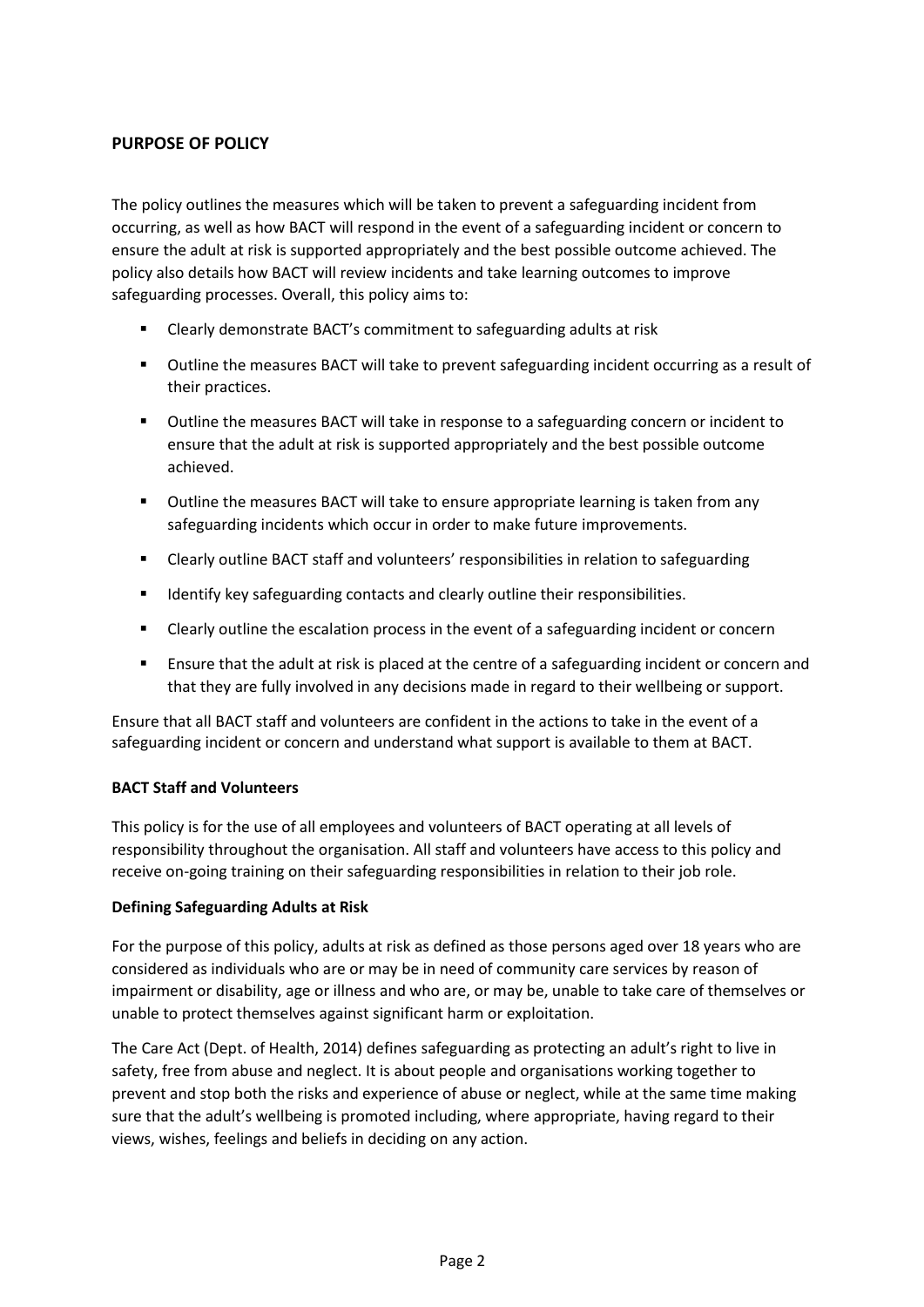Although not every adult accessing our programmes and activities will be considered an 'Adult at Risk', BACT recognise our responsibility to promote the wellbeing and safety of all programme participants and are committed to fostering a supportive culture, proactively seeking to support our participants on a person-centred basis and responding appropriately to any challenges they may face. As the work of the network targets some of the biggest challenges we face as a society, we have a duty recognise how these issues can place our participants at risk of harm and strengthen our practices around safeguarding.

Examples of issues which may negatively affect some of the adults accessing our programmes and activities, placing them at risk of harm may include, but are not limited to:

- Poor mental health
- **■** Illness/poor health/long term medical conditions
- Impairments or disabilities (including physical/learning/sensory issues)
- Low income/financial difficulties
- Social isolation
- Limited education
- Limited access to services (including health, education etc.)
- **·** Low self-esteem
- Age
- Deprivation

Abuse occurs when harm is caused to an individual or group – the harm may be caused by a single incident or by an ongoing situation. Harm may also be caused by the effect of organisational practices upon those adults with vulnerabilities they come into contact with.

Poor Practice takes place whenever staff or volunteers fail to provide a good standard of care and support. It occurs when staff ignore the rights of service users or deny them the chance to enjoy an ordinary life. Poor practice which is allowed to continue can cause harm and can become abuse.

#### <span id="page-9-0"></span>**Considerations for Safeguarding Adults at Risk**

The Care Act 2014 sets out the legal framework to Local Authorities and other statutory agencies for how adults at risk should be protected.

The act recognises that local authorities cannot safeguard individuals on their own; it can only be achieved by working together with the Police, NHS and other key organisations as well as awareness of the wider public. Fears of sharing information must not stand in the way of protecting adults at risk of abuse or neglect. The act identifies six key principles which should underpin adult safeguarding work:

- **Empowerment Personalisation and the presumption of person-led decisions and informed** consent
- Prevention It is better to take action before harm occurs.
- Proportionality Proportionate and the least intrusive response appropriate to the risk presented.
- Protection Support and representation for those in greatest need
- Partnership Providing local solutions through services working with their communities. Communities have a part to play in preventing, detecting and reporting neglect and abuse.
- Accountability Accountability and transparency in delivering safeguarding.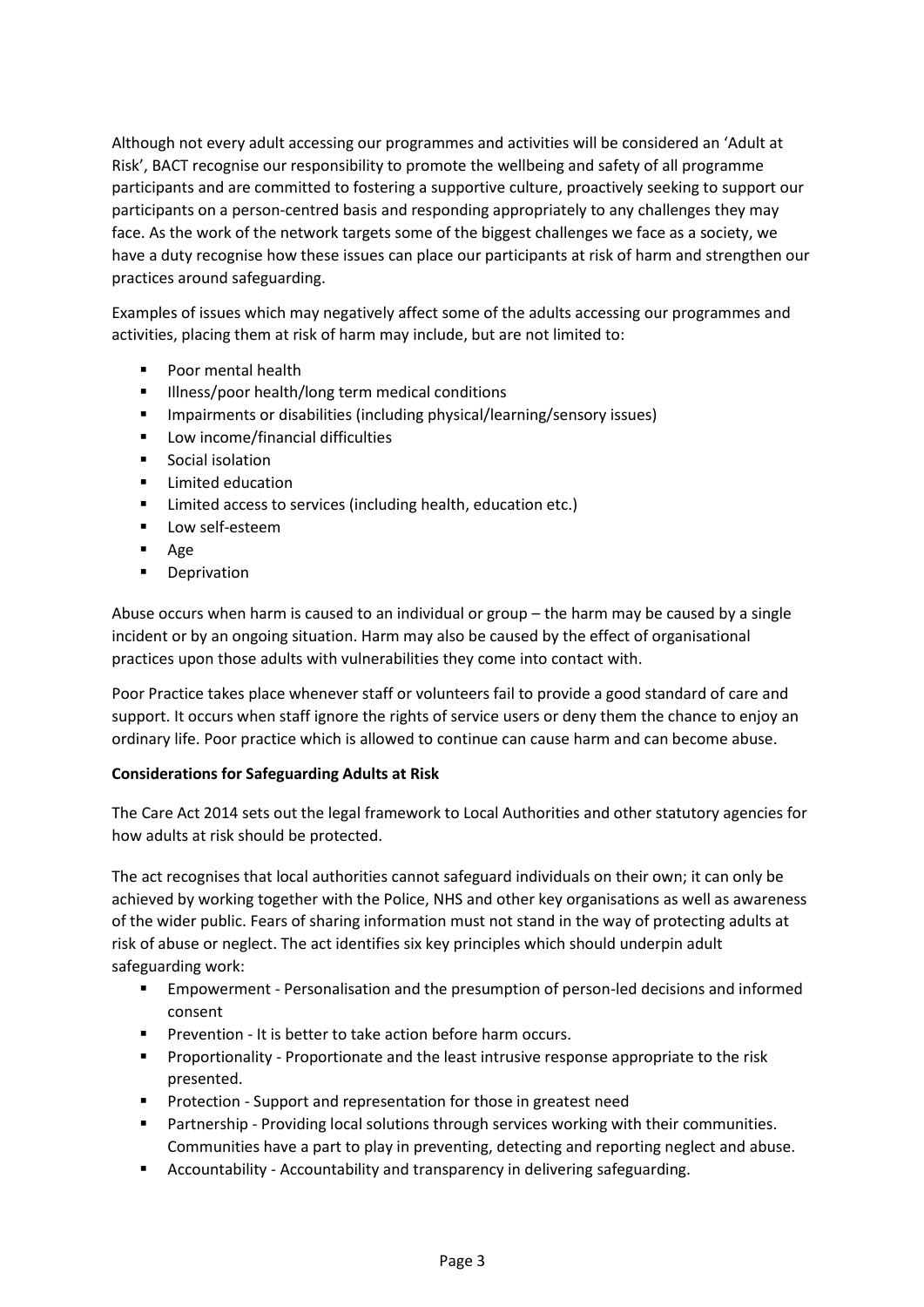#### <span id="page-10-0"></span>**Mental Capacity and Safeguarding Adults at Risk**

The requirement to apply the Mental Capacity Act (MCA) 2005 is a key consideration when addressing concerns about an adult at risk. Where an adult as risk has mental capacity they must, wherever possible, be consulted with and have their wishes considered during the decision-making process when referring concerns to statutory agencies including adult social care departments. *The mental capacity of an individual is assessed by the local authority and other individual parties and individuals directly involved in their care and support. This is not something that is established by BACT or any partner organisation. Where a participant's mental capacity may impact upon their engagement in a programme commissioned by BACT, this will be identified as part of a support needs assessment carried out by the DSL and appropriate measures taken under the guidance of guardians and professionals directly involved in their care.*

#### <span id="page-10-1"></span>**Support Assessments & Reasonable Adjustments**

As part of BACT's ongoing commitment to safeguarding and delivery of safe programmes the importance of assessing participant needs is recognised and promoted. It is vital that adults at risk accessing any programme, activity or event held within the network undergo a person-centred assessment of needs in order for any required adjustments to activities, the environment or staffing to be identified and actioned.

It is important that BACT have a robust process in place around assessing support needs, writing Individual Support Plans (ICPs), undertaking personal risk assessments and providing tailored support from a team of trained and competent staff and volunteers. BACT can provide guidance around this and ensure key staff have access to training and workshops as part of a wider training strategy.

#### <span id="page-10-2"></span>**AIMS & KEY PRINCIPLES**

BACT will aim to comply with its duties by:

- Respecting and promoting the rights, wishes and feelings of adults at risk.
- Raising the awareness of the duty of care responsibilities relating to adults at risk throughout BACT.
- Promoting and implementing appropriate procedures to safeguard the well-being of adults at risk to protect them from harm.
- Creating a safe and healthy environment within all our services, to protect all parties and reduce the risk of abuse or allegations of abuse from occurring.
- Recruiting, training, supporting and supervising staff to adopt best practice to safeguard and protect adults at risk from abuse and to also minimise any risks to themselves.
- Responding promptly to any suspicions or allegations of misconduct or abuse of adults at risk in line with the Staffordshire and Stoke-on-Trent Adult Safeguarding Partnership (SSAPB) policies and procedures.
- Reviewing and evaluating this policy and procedures on an annual basis or in line with best practice, changing legislation, organisational requirements and service delivery.
- Ensuring representatives of BACT who have contact with adults at risk are subject to safer recruitment procedures. This is also applicable for when BACT is working in partnership with other private, voluntary or contracted organisations and employees.

This policy and supporting procedures are based on the following principles: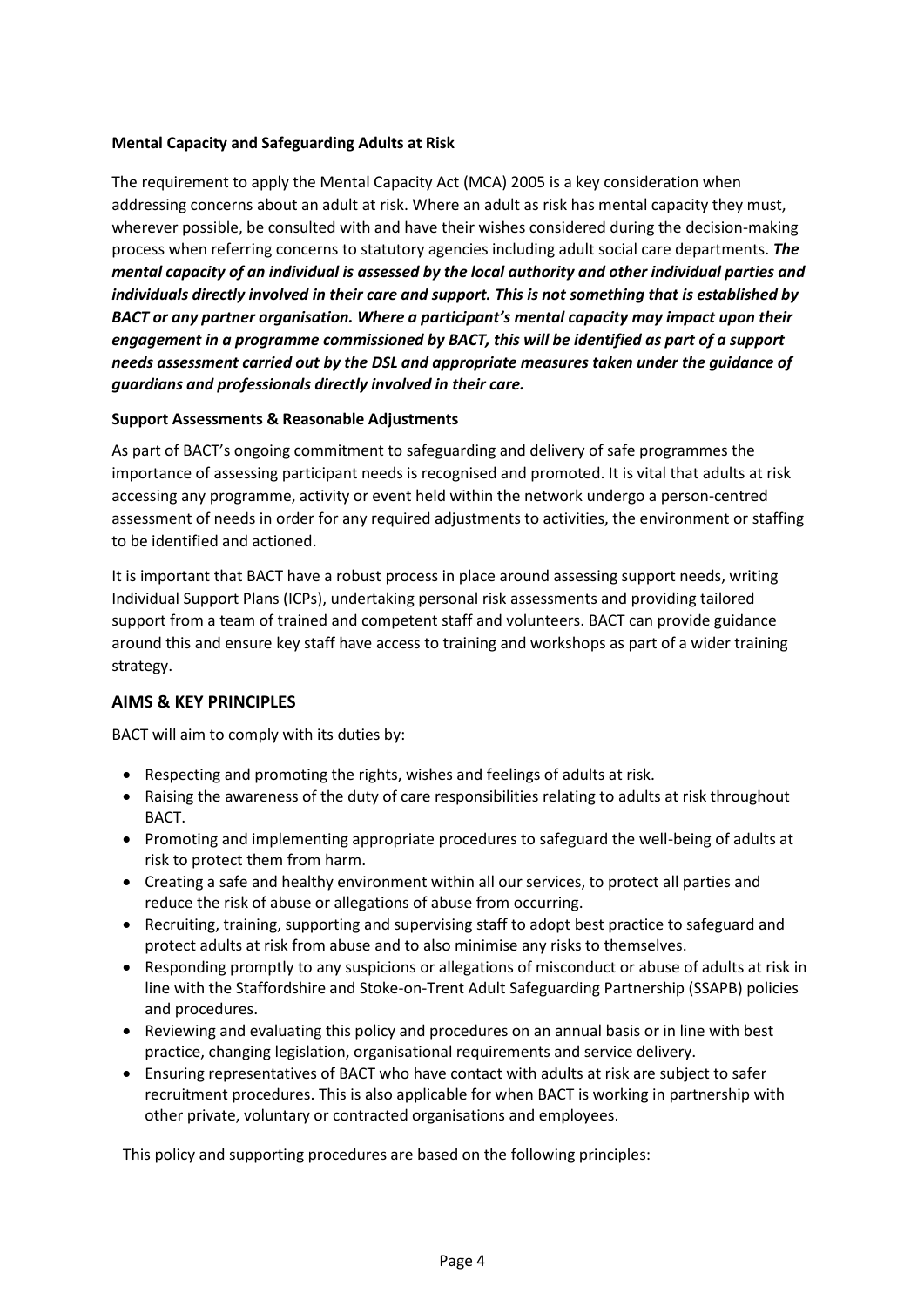- The welfare of adults at risk is the primary concern.
- All adults at risk irrespective of their age, culture, disability, gender, language, racial origin, socio-economic status, religious belief and / or sexual orientation have the right to protection from abuse and harm.
- Each adult at risk has a right to be consulted about actions taken by others on his / her behalf in an appropriate way. The concerns of adults at risk and their families should be listened to and consideration given to their understanding and wishes and feelings. However, it may not always be possible to respect an adult at risks request for confidentiality. If an adult at risk may be at risk of significant harm, there is a duty on BACT to share this with the SSAPB. This will be explained to the adult at risk or family member / carer and appropriate reassurance given.
- Personal information is usually confidential. It should only be shared with the permission of the individual concerned unless the disclosure of confidential personal information is necessary to protect an adult at risk or promote their welfare. In all instances, information must be confined to those people directly involved in the professional network of each individual adult at risk and on a strict 'need to know' basis.
- Communication with adults at risk or their families / carers should be jargon free.
- It is everyone's responsibility to report any concerns about abuse in order that prompt action can be taken if required.
- All incidents of alleged poor practice, misconduct and abuse will be taken seriously and responded to swiftly and appropriately.
- All personal data will be processed in accordance with the requirements of the Data Protection Act 1998.
- Adults at risk / families / carers involved with BACT will be advised about this safeguarding policy by publishing it on our website a[t www.burtonalbioncommunitytrust.co.uk.](http://www.burtonalbioncommunitytrust.co.uk/)

#### <span id="page-11-0"></span>**PROCEDURE GUIDE**

This set of procedures and guidelines sets out how BACT will implement the Safeguarding Adults Policy. It is to be used by all staff that come into direct contact with those who fall under the definition of the procedure, or those who are responsible for managing services that affect these individuals or groups.

The procedure guide is intended to be used in conjunction with the policy document, and other supporting individual service procedures. See **Appendix A** for the procedure guide.

#### <span id="page-11-1"></span>**LEADERSHIP**

The Board of Trustees and Head of Community (SSM) is accountable for ensuring the effectiveness of this policy and BACT compliance. The Board of Trustees has a named Trustee responsible for safeguarding, *Phil Pusey*.

The DSL ensures the policies and procedure in place are robust and monitored and non-compliance is shared with the Head of Community (SSM) and Board of Trustees.

The Head of Community (SSM) has appointed *Kim Realff* as the Designated Safeguarding Officer (DSL).

#### <span id="page-11-2"></span>**SAFER RECRUITMENT & DISCLOSURE**

When recruiting staff, BACT follows safer recruitment principles and has due regard to the Safeguarding Vulnerable Groups Act 2006 and the Protection of Freedoms Act.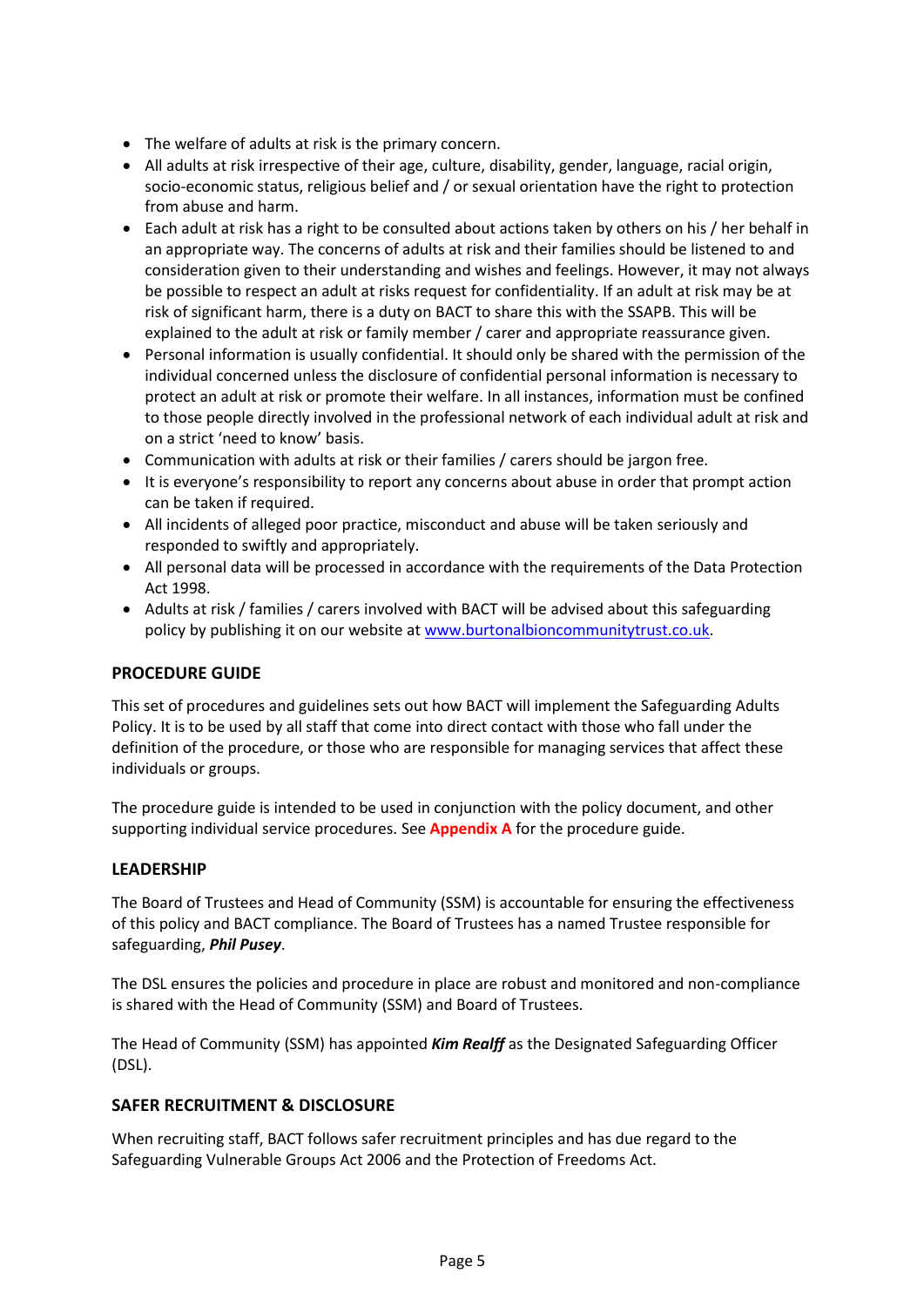As part of BACT's safer recruitment process, offers of work in positions which involve working with adults at risk are subject to a satisfactory and appropriate level of an Enhanced DBS check, in line with government practice, two appropriate references and appropriate qualifications being verified. All requests for DBS clearances are routed via The FA who are an umbrella body registered with the DBS. All offers of work are subject to the outcome of the screening process and until a satisfactory Disclosure Certificate has been received and produced when requested, the member of staff will not commence employment.

Should an individual's DBS Disclosure reveal any relevant convictions (in line with the latest legislation Protection of Freedoms Act 2012) BACT must consider whether the nature of the offence / offences renders the person concerned unsuitable for working with adults at risk. In such circumstances a risk assessment will be carried out by the DSL to assess the information contained within the disclosure certificate. The applicant will also be asked to attend a face-to-face interview prior to a recruitment decision being made.

All new staff who will be working with adults at risk at BACT will be required to complete a selfdeclaration on commencement of duties and are required to inform BACT of any changes in circumstances that may relate to their DBS status.

### <span id="page-12-0"></span>**RECRUITMENT OF EX-OFFENDERS**

- BACT assesses applicants' suitability for positions which are included in the Rehabilitation of Offenders Act 1974 (Exceptions) Order using criminal record checks which are processed through the Disclosure and Barring Service (DBS). BACT complies fully with the code of practice and undertakes to treat all applicants for positions fairly.
- BACT undertakes not to discriminate unfairly against any subject of a criminal record check based on a conviction or other information revealed.
- BACT can only ask an individual to provide details of convictions and cautions that BACT are legally entitled to know about. Where a DBS certificate at either standard or enhanced level can legally be requested (where the position is one that is included in the Rehabilitation of Offenders Act 1974 (Exceptions) Order 1975 as amended, and where appropriate Police Act Regulations as amended).
- BACT can only ask an individual about convictions and cautions that are not protected.
- BACT is committed to the fair treatment of its staff, potential staff or users of its services, regardless of race, gender, religion, sexual orientation, responsibilities for dependents, age, physical / mental disability or offending background.
- BACT actively promotes equality of opportunity for all with the right mix of talent, skills and potential and welcome applications from a wide range of candidates, including those with criminal records.
- BACT select all candidates for interview based on their skills, qualifications and experience.
- An application for a criminal record check is only submitted to DBS after a thorough risk assessment has indicated that one is both proportionate and relevant to the position concerned. For those positions where a criminal record check is identified as necessary, all application forms, job adverts, and recruitment briefs will contain a statement that an application for a DBS certificate will be submitted in the event of the individual being offered the position.
- BACT ensures all those who are involved in the recruitment process have been suitably trained to identify and assess the relevance and circumstances of offences.
- BACT also ensures that they have received appropriate guidance and training in the relevant legislation relating to the employment of ex-offenders, e.g., the Rehabilitation of Offenders Act 1974.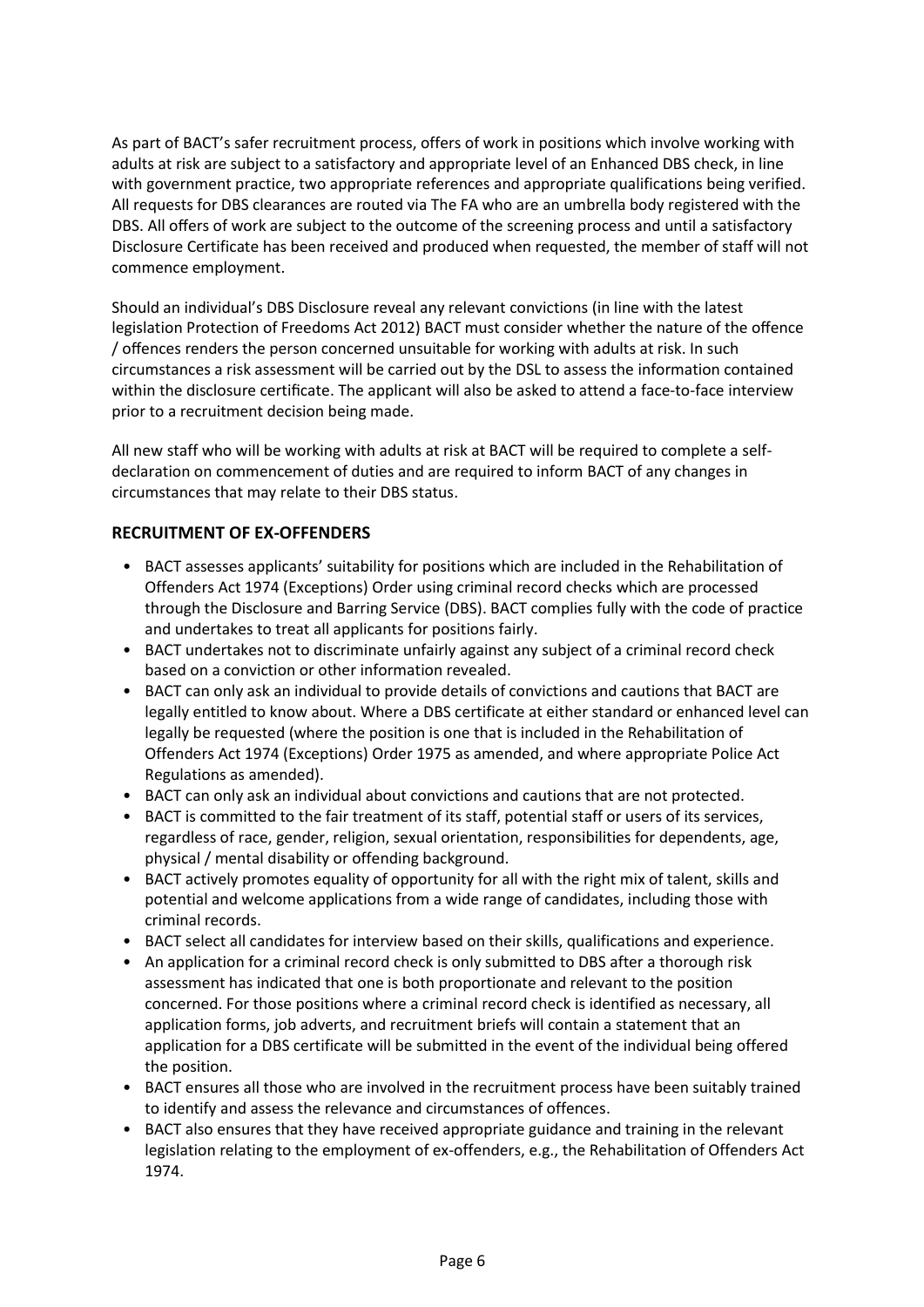- At interview, or in a separate discussion, BACT ensures that an open and measured discussion takes place about any offences or other matter that might be relevant to the position. Failure to reveal information that is directly relevant to the position sought could lead to withdrawal of an offer of employment.
- BACT makes every individual who is subject of a criminal record check aware of the existence of the code of practice and makes a copy available on request.
- BACT undertakes to discuss any matter revealed on a DBS certificate with the individual seeking the position before withdrawing a conditional offer of employment.

<https://www.gov.uk/government/publications/dbs-code-of-practice>

<https://www.gov.uk/government/collections/dbs-filtering-guidance>

#### <span id="page-13-0"></span>**EQUALITY, DIVERSITY AND INCLUSION**

It is the policy of BACT that no person, whether job applicant, staff member, participant or customer, shall be discriminated against. BACT opposes all forms of unlawful and unfair discrimination, either direct or indirect, or harassment, on the grounds of the following: Age, Disability, Gender Reassignment, Marriage & Civil Partnership, Pregnancy & Maternity Race, Religion or Belief, Sex and Sexual Orientation.

A copy of BACT's Equality and Diversity Policy is available from [bactadmin@burtonalbionct.org](mailto:bactadmin@burtonalbionct.org)

#### <span id="page-13-1"></span>**SINGLE CENTRAL REGISTER**

BACT shall maintain a Single Central Register of all safe recruitment checks carried out in line with statutory requirements. The DSL will check the Single Central Register on a regular basis and report accuracy and actions to BACT board. The Single Central Register will also be submitted to the Premier / English Football League upon request.

#### <span id="page-13-2"></span>**DBS REFERRALS**

BACT is under **legal** obligation to make a Safeguarding Referral to the Disclosure and Barring Service (DBS) if person is dismissed or removed from regulated activity (or may have been had they not left) because they have harmed or posed a risk of harm to an adult at risk. The DBS's role is to make barring decisions about people who are referred to it (usually following an employer's disciplinary process), with the possible consequence of the person being barred from working or volunteering with adults at risk. The DBS uses a fair, thorough and consistent process that ensures that the decision it reaches is both proportionate and appropriate to the risk the person poses to adults at risk. The DBS's website is [www.homeoffice.gov.uk/DBS](http://www.homeoffice.gov.uk/DBS) and provides a range of materials to help when considering or making a referral. This includes a Referral Form, Referral Guidance, FAQs and a series of Fact Sheets. Information and advice about making a referral can also be found by contacting the DBS Helpline on 01325 953795.

Referral to the DBS will be considered by the DSL in conjunction with the Head of Community (SSM).

Referrals to the DBS will be made by the DSL.

#### <span id="page-13-3"></span>**INFORMATION SHARING AND CONFIDENTIALITY**

It's important to ensure an adult at risk understands their personal information will be treated respectfully and confidentially. This provides a safe space for them to be open and honest with the people caring for them. Establishing this form of BACT is fundamental for the provision of safe and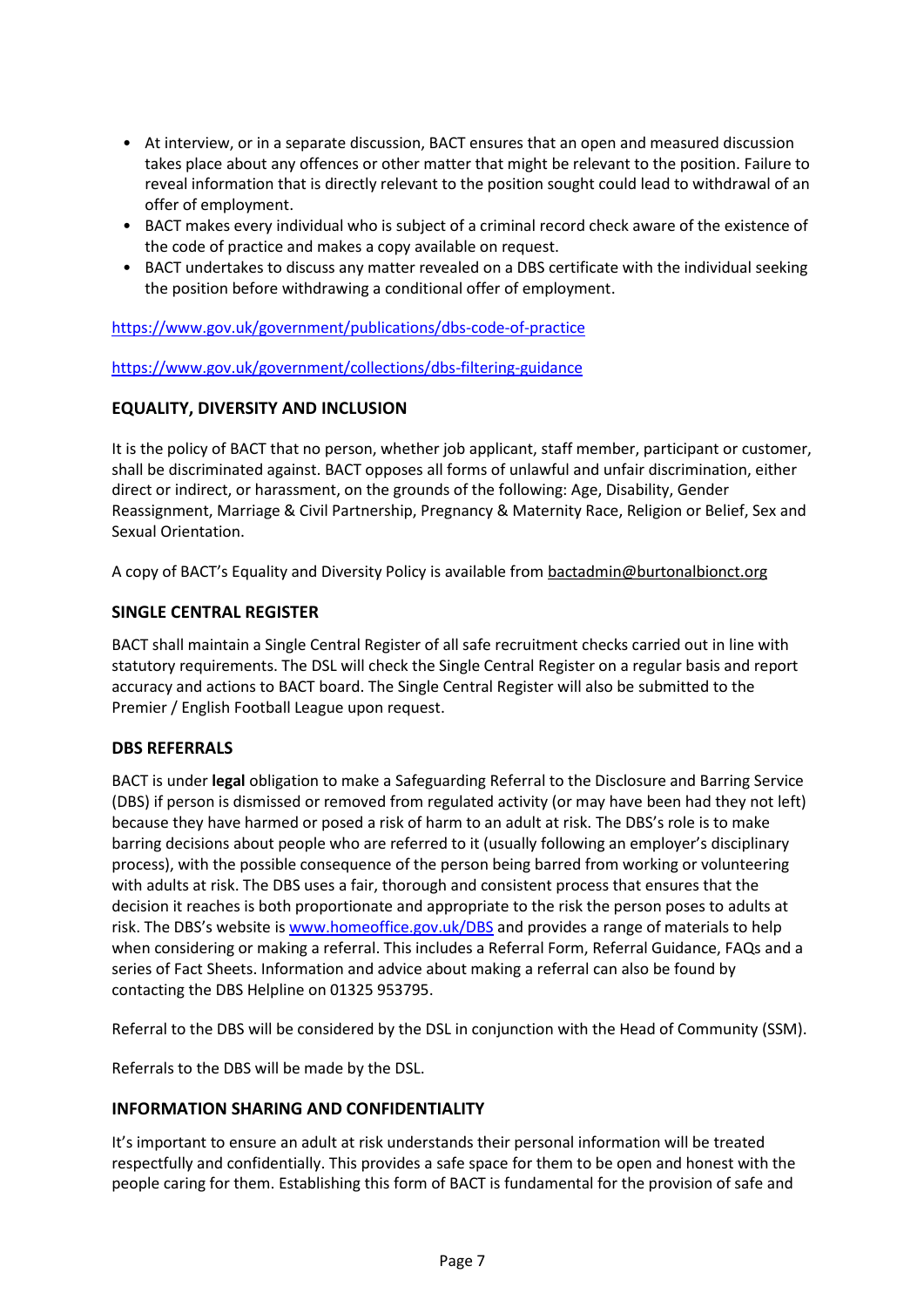effective care. But when working with adults at risk, it's important to keep in mind two essential factors:

- Timely information sharing is key to safeguarding and promoting the welfare of adults at risk. It enables intervention that crucially tackles problems at an early stage.
- If an adult at risk is at risk or suffering significant harm, the law supports you to share information without consent.

Case reviews have evidenced that a lack of appropriate and timely information sharing is a key issue. Sharing information will help other professionals who have contact with the family to better understand the risks faced by the adult at risk.

For example, staff could have information about issues related to an adult which may be impacting negatively on the adult at risk wellbeing. This information should be shared with the DSL as it will contribute to building a clear picture of the adult at risk life. The better the picture, the more quickly appropriate action can be taken to protect an adult at risk.

#### <span id="page-14-0"></span>**PARTNERSHIP AGREEMENTS**

Delivery partners will follow their own safeguarding procedures and are aware of the safeguarding procedure of their partner organisation.

Where safeguarding concerns are raised the appointed designated safeguarding officer of the relevant organisation will inform the designated safeguarding officer at the partner organisation of developments.

Partner organisation will review each other's safeguarding policies and procedures and should be satisfied that they are fit for purpose.

#### <span id="page-14-1"></span>**INDUCTION**

All staff are required to sign to say that they have read and understand this policy.

Newly appointed staff have a robust induction into the safeguarding procedures operated by BACT when they join the company. Staff may attend further safeguarding training where appropriate and the DSL will maintain records of all safeguarding training accessed by staff.

The DSL will attend appropriate training at least every 2 years to maintain continuous professional development and comply with statutory guidance. The DSL will cascade relevant safeguarding information to staff.

#### <span id="page-14-2"></span>**DATA PROTECTION**

BACT's Data Protection Policy is currently undergoing a review to reflect recent changes to legislation.

A copy is available on request from [bactadmin@burtonalbionct.org](mailto:bactadmin@burtonalbionct.org)

#### **TYPES OF ABUSE AND RECOGNISED SAFEGUARDING CONCERNS SPECIFIC TO ADULTS AT RISK**

It is important to remember that many adults at risk will exhibit some of these signs and indicators at some time, and the presence of one or more should not be taken as proof that abuse is occurring.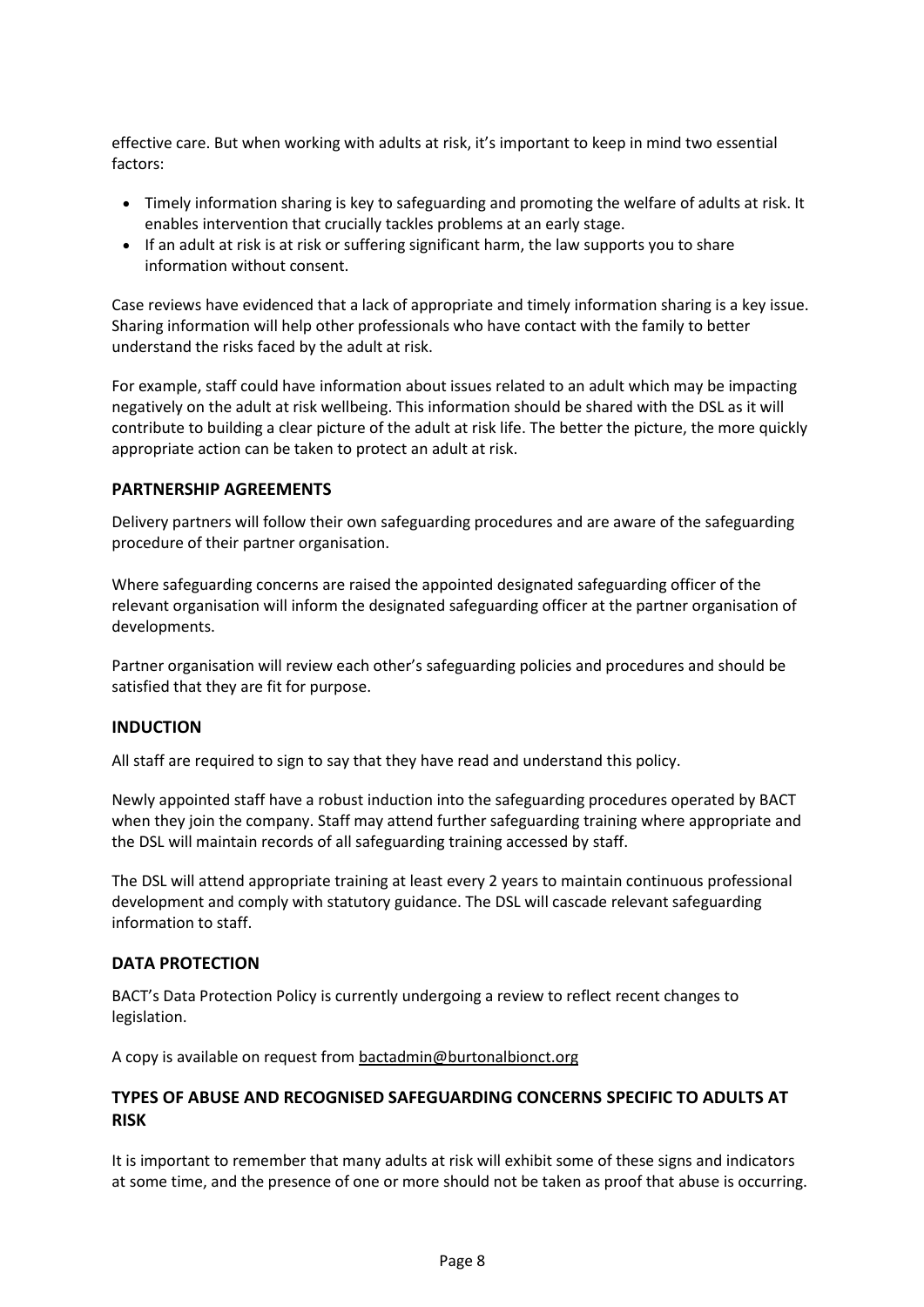There may well be other reasons for changes in behaviour such as a death, or the birth of a new baby in the family, relationship problems etc. However, you should always report anything that causes you to suspect that abuse may be happening and for appropriate action to be taken to ensure the welfare and safety of adults at risk.

#### <span id="page-15-0"></span>**Recognising Abuse**

Recognising abuse is not easy, and it is not the responsibility of staff to decide whether abuse has taken place or if there is significant risk. Staff do however have a responsibility to act if they think it may be happening.

Abuse, including neglect are forms of maltreatment of an adult at risk. Somebody may abuse an adult at risk by inflicting harm or by failing to act to prevent harm. Adults at risk may be abused in a family or in an institutional or community setting; by those known to them or, more rarely, by a stranger for example via the internet. They may also be abused by another adult / adults.

#### **Physical abuse**

Types of physical abuse

- Assault, hitting, slapping, punching, kicking, hair-pulling, biting, pushing.
- Rough handling
- Scalding and burning
- Physical punishments
- Inappropriate, disproportionate or unlawful use of restraint
- Making someone purposefully physically uncomfortable (e.g., opening a window and removing blankets)
- Involuntary isolation or confinement
- Misuse of medication (e.g., over-sedation)
- Forcible feeding or withholding food.
- Unauthorised restraint, restricting movement (e.g., tying someone to a chair)
- Restricting someone from moving around their physical environment

Possible indicators of physical abuse

- No explanation for injuries or inconsistency with the account of what happened.
- Injuries are inconsistent with the person's lifestyle.
- Bruising, cuts, welts, burns and/or marks on the body or loss of hair in clumps.
- **•** Frequent injuries
- Unexplained falls
- Subdued or changed behaviour in the presence of a person.
- Signs of malnutrition
- Failure to seek medical treatment.

#### **Domestic violence or abuse**

Types of domestic violence or abuse

Domestic violence or abuse can be characterised by any of the indicators of abuse outlined in this briefing relating to:

- psychological
- physical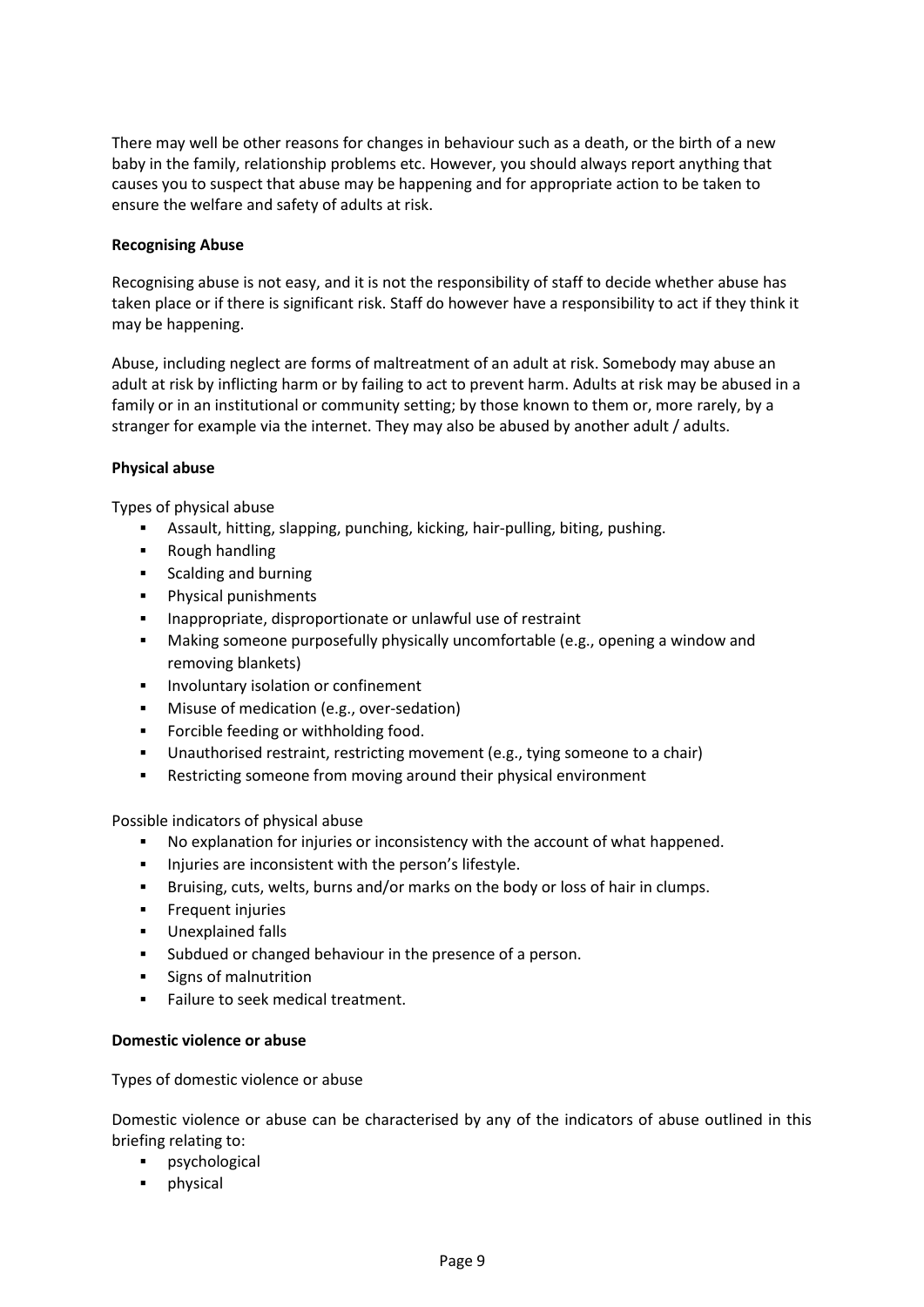- sexual
- financial
- emotional

Domestic violence and abuse include any incident or pattern of incidents of controlling, coercive or threatening behaviour, violence or abuse between those aged 16 or over who are or have been, intimate partners or family members regardless of gender or sexuality. It also includes so called 'honour' -based violence, female genital mutilation and forced marriage.

Coercive or controlling behaviour is a core part of domestic violence. Coercive behaviour can include:

- acts of assault, threats, humiliation and intimidation.
- harming, punishing, or frightening the person
- isolating the person from sources of support
- exploitation of resources or money
- **•** preventing the person from escaping abuse
- **·** regulating everyday behaviour.

Possible indicators of domestic violence or abuse

- Low self-esteem
- Feeling that the abuse is their fault when it is not.
- Physical evidence of violence such as bruising, cuts, broken bones.
- Verbal abuse and humiliation in front of others
- Fear of outside intervention
- Damage to home or property
- Isolation not seeing friends and family.
- Limited access to money

#### **Sexual abuse**

Types of sexual abuse

- Rape, attempted rape or sexual assault
- **·** Inappropriate touch anywhere
- Non- consensual masturbation of either or both persons
- Non- consensual sexual penetration or attempted penetration of the vagina, anus or mouth
- Any sexual activity that the person lacks the capacity to consent to
- Inappropriate looking, sexual teasing or innuendo or sexual harassment
- Sexual photography or forced use of pornography or witnessing of sexual acts.
- Indecent exposure

Possible indicators of sexual abuse

- Bruising, particularly to the thighs, buttocks and upper arms and marks on the neck
- **·** Torn, stained or bloody underclothing.
- Bleeding, pain or itching in the genital area.
- Unusual difficulty in walking or sitting.
- **•** Foreign bodies in genital or rectal openings
- **•** Infections, unexplained genital discharge, or sexually transmitted diseases
- Pregnancy in a woman who is unable to consent to sexual intercourse.
- **•** The uncharacteristic use of explicit sexual language or significant changes in sexual behaviour or attitude
- Incontinence not related to any medical diagnosis.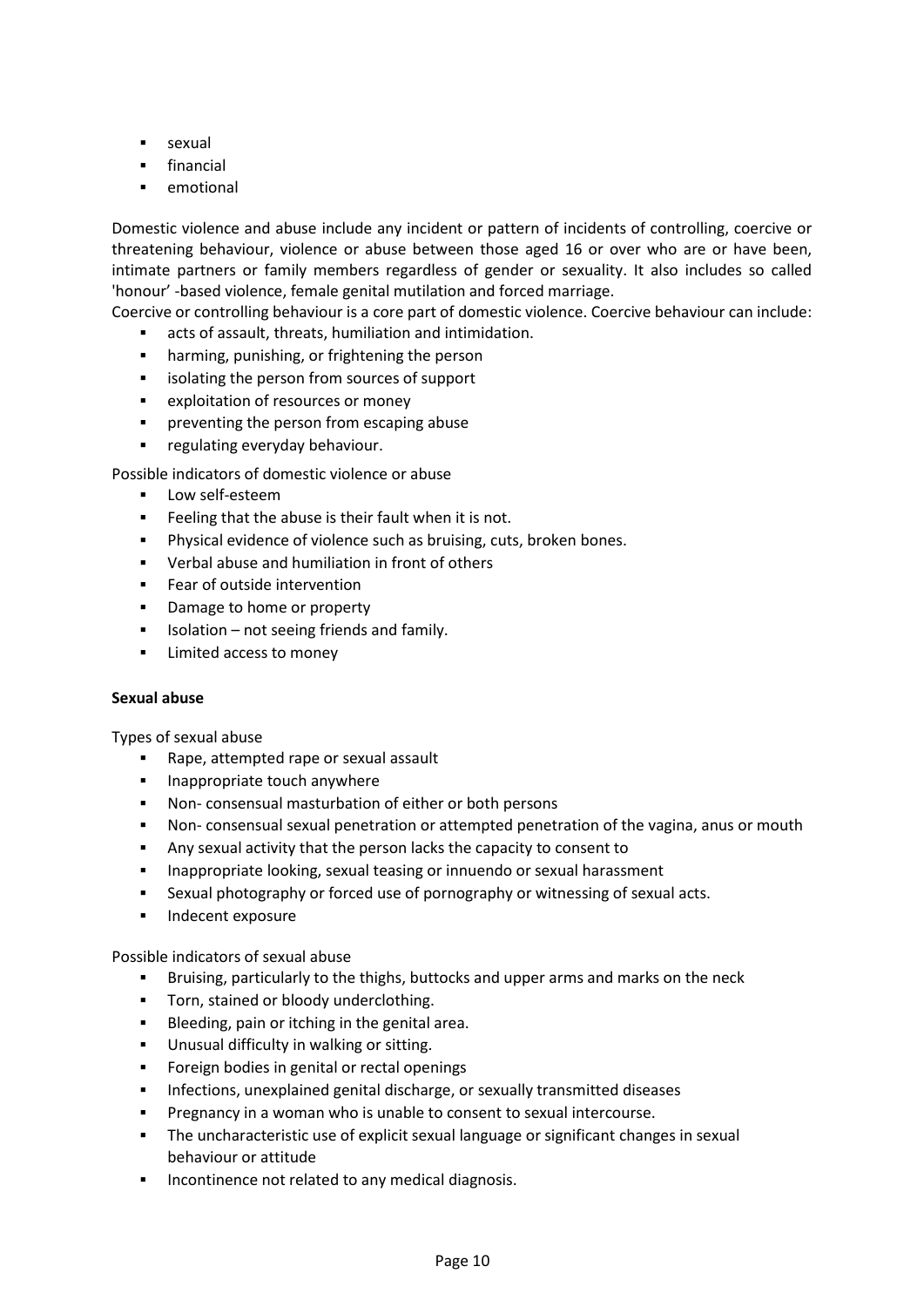- Self-harming
- Poor concentration, withdrawal, sleep disturbance
- Excessive fear/apprehension of, or withdrawal from, relationships
- Fear of receiving help with personal care.
- Reluctance to be alone with a person.

#### **Psychological or emotional abuse**

Types of psychological or emotional abuse

- Enforced social isolation preventing someone accessing services, educational and social opportunities and seeing friends.
- **EXECT** Removing mobility or communication aids or intentionally leaving someone unattended when they need assistance.
- Preventing someone from meeting their religious and cultural needs
- **•** Preventing the expression of choice and opinion
- Failure to respect privacy.
- Preventing stimulation, meaningful occupation or activities
- Intimidation, coercion, harassment, use of threats, humiliation, bullying, swearing or verbal abuse.
- Addressing a person in a patronising or infantilising way
- Threats of harm or abandonment
- Cyber bullying

Possible indicators of psychological or emotional abuse

- An air of silence when a particular person is present.
- Withdrawal or change in the psychological state of the person.
- Insomnia
- **■** Low self-esteem
- Uncooperative and aggressive behaviour
- A change of appetite, weight loss/gain
- Signs of distress: tearfulness, anger
- Apparent false claims, by someone involved with the person, to attract unnecessary treatment.

#### **Financial or material abuse**

Types of financial or material abuse

- Theft of money or possessions
- **■** Fraud, scamming
- Preventing a person from accessing their own money, benefits or assets
- Employees taking a loan from a person using the service.
- Undue pressure, duress, threat or undue influence put on the person in connection with loans, wills, property, inheritance or financial transactions.
- **EXECT** Arranging less care than is needed to save money to maximise inheritance.
- Denying assistance to manage/monitor financial affairs.
- Denying assistance to access benefits.
- Misuse of personal allowance in a care home
- Misuse of benefits or direct payments in a family home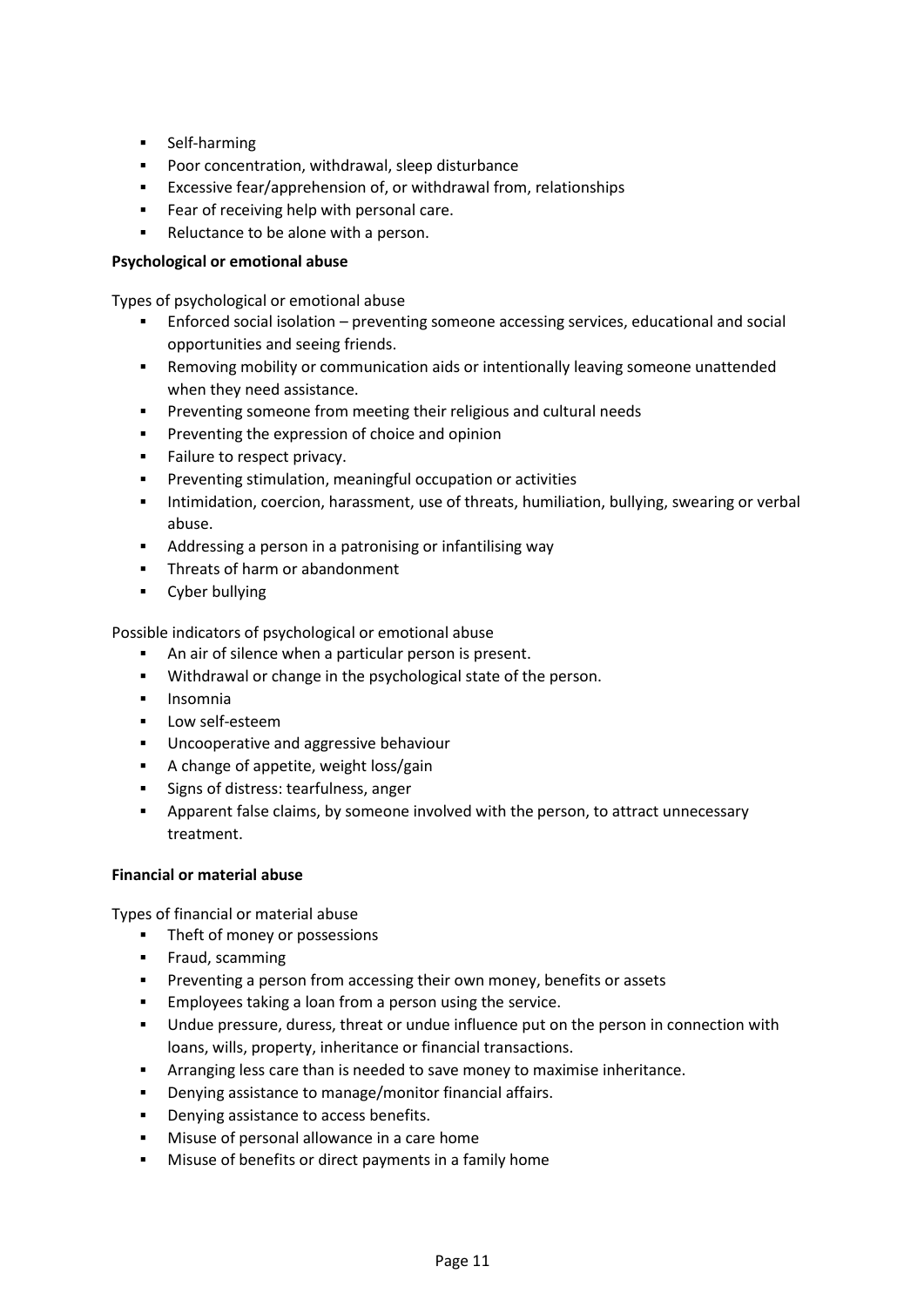- Someone moving into a person's home and living rent free without agreement or under duress.
- False representation, using another person's bank account, cards or documents.
- Exploitation of a person's money or assets, e.g., unauthorised use of a car
- **■** Misuse of a power of attorney, deputy, appointeeship or other legal authority
- Rogue trading e.g., unnecessary or overpriced property repairs and failure to carry out agreed repairs or poor workmanship.

Possible indicators of financial or material abuse

- Missing personal possessions
- Unexplained lack of money or inability to maintain lifestyle.
- Unexplained withdrawal of funds from accounts
- **•** Power of attorney or lasting power of attorney (LPA) being obtained after the person has ceased to have mental capacity.
- Failure to register an LPA after the person has ceased to have mental capacity to manage their finances, so that it appears that they are continuing to do so.
- **•** The person allocated to manage financial affairs is evasive or uncooperative.
- **•** The family or others show unusual interest in the assets of the person.
- Signs of financial hardship in cases where the person's financial affairs are being managed by a court appointed deputy, attorney or LPA.
- Recent changes in deeds or title to property
- Rent arrears and eviction notices.
- A lack of clear financial accounts held by a care home or service.
- **•** Failure to provide receipts for shopping or other financial transactions carried out on behalf of the person.
- **EXECT** Disparity between the person's living conditions and their financial resources, e.g., insufficient food in the house.
- Unnecessary property repairs

#### **Modern slavery**

Types of modern slavery

- Human trafficking
- Forced labour.
- Domestic servitude
- Sexual exploitation, such as escort work, prostitution and pornography
- **•** Debt bondage being forced to work to pay off debts that realistically they never will be able to
- Being forced or coerced to move or sell drugs on behalf of individuals or gangs (related to county lines activities)
- Being forced or coerced into allowing individuals or gangs to use their place of residence to sell drugs or carry out other illegal activities (known as cuckooing & related to county lines activities)

Possible indicators of modern slavery

- Signs of physical or emotional abuse
- Appearing to be malnourished, unkempt or withdrawn.
- **•** Isolation from the community, seeming under the control or influence of others.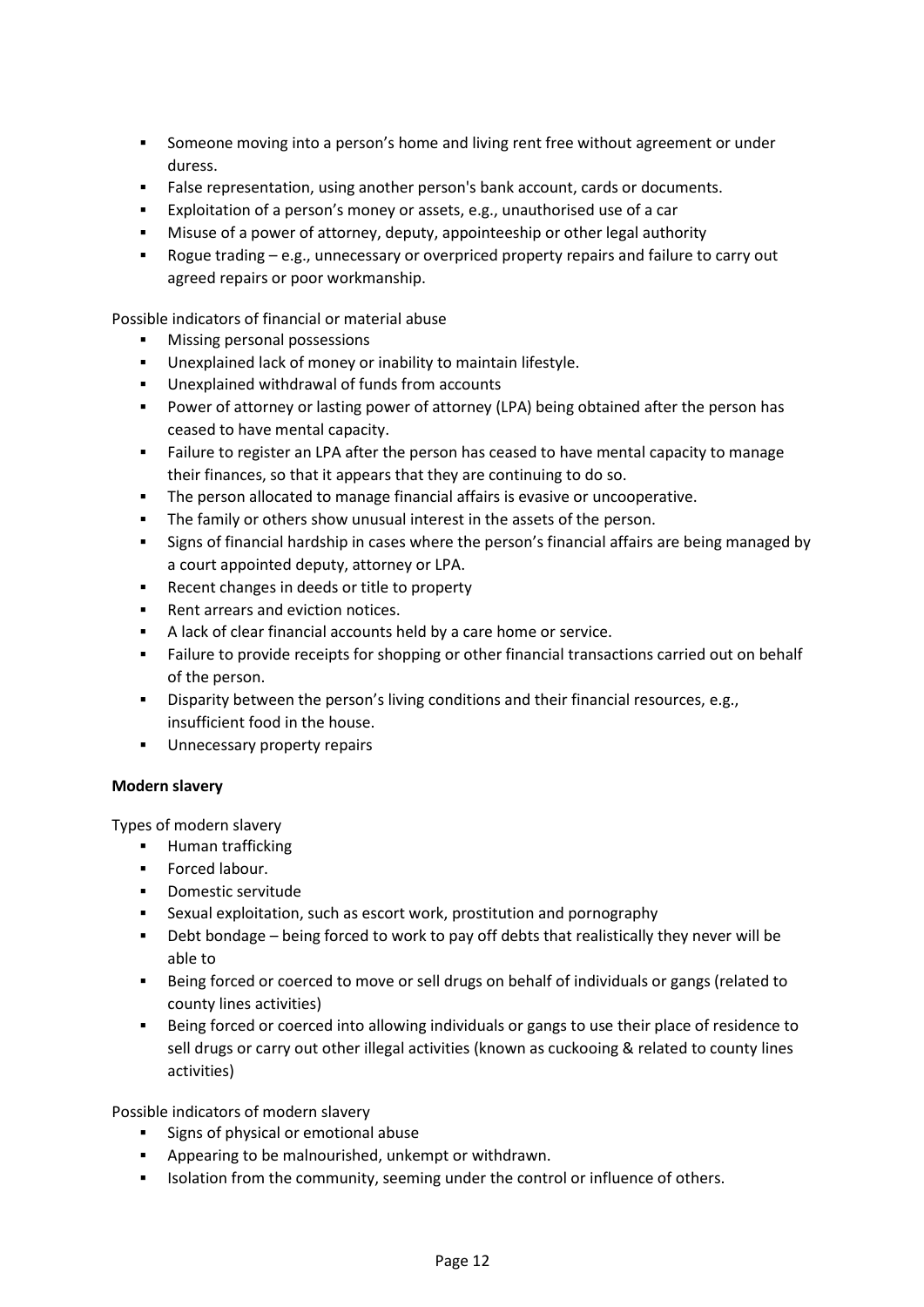- Living in dirty, cramped or overcrowded accommodation and or living and working at the same address
- Lack of personal effects or identification documents
- Always wearing the same clothes
- Avoidance of eye contact, appearing frightened or hesitant to talk to strangers.
- Fear of law enforcers

#### **Discriminatory abuse**

Types of discriminatory abuse

- Unequal treatment based on age, disability, gender reassignment, marriage and civil partnership, pregnancy and maternity, race, religion and belief, sex or sexual orientation (known as **'protected [characteristics'](http://www.equalityhumanrights.com/advice-and-guidance/new-equality-act-guidance/protected-characteristics-definitions/) under the Equality Act 2010**)
- Verbal abuse, derogatory remarks or inappropriate use of language related to a protected characteristic.
- Denying access to communication aids, not allowing access to an interpreter, signer or lipreader
- Harassment or deliberate exclusion on the grounds of a protected characteristic
- **•** Denying basic rights to healthcare, education, employment and criminal justice relating to a protected characteristic
- Substandard service provision relating to a protected characteristic.

Possible indicators of discriminatory abuse

- The person appears withdrawn and isolated.
- Expressions of anger, frustration, fear or anxiety
- The support on offer does not take account of the person's individual needs in terms of a protected characteristic.

#### **Organisational or institutional abuse**

Types of organisational or institutional abuse

- Discouraging visits or the involvement of relatives or friends
- Run-down or overcrowded establishment
- Authoritarian management or rigid regimes
- Lack of leadership and supervision
- **EXED** Insufficient staff or high turnover resulting in poor quality care.
- Abusive and disrespectful attitudes towards people using the service.
- Inappropriate use of restraints
- Lack of respect for dignity and privacy
- **EXECT:** Failure to manage residents with abusive behaviour.
- Not providing adequate food and drink, or assistance with eating
- Not offering choice or promoting independence
- Misuse of medication
- Failure to provide care with dentures, spectacles or hearing aids.
- Not taking account of individuals' cultural, religious or ethnic needs
- Failure to respond to abuse appropriately.
- Interference with personal correspondence or communication
- Failure to respond to complaints.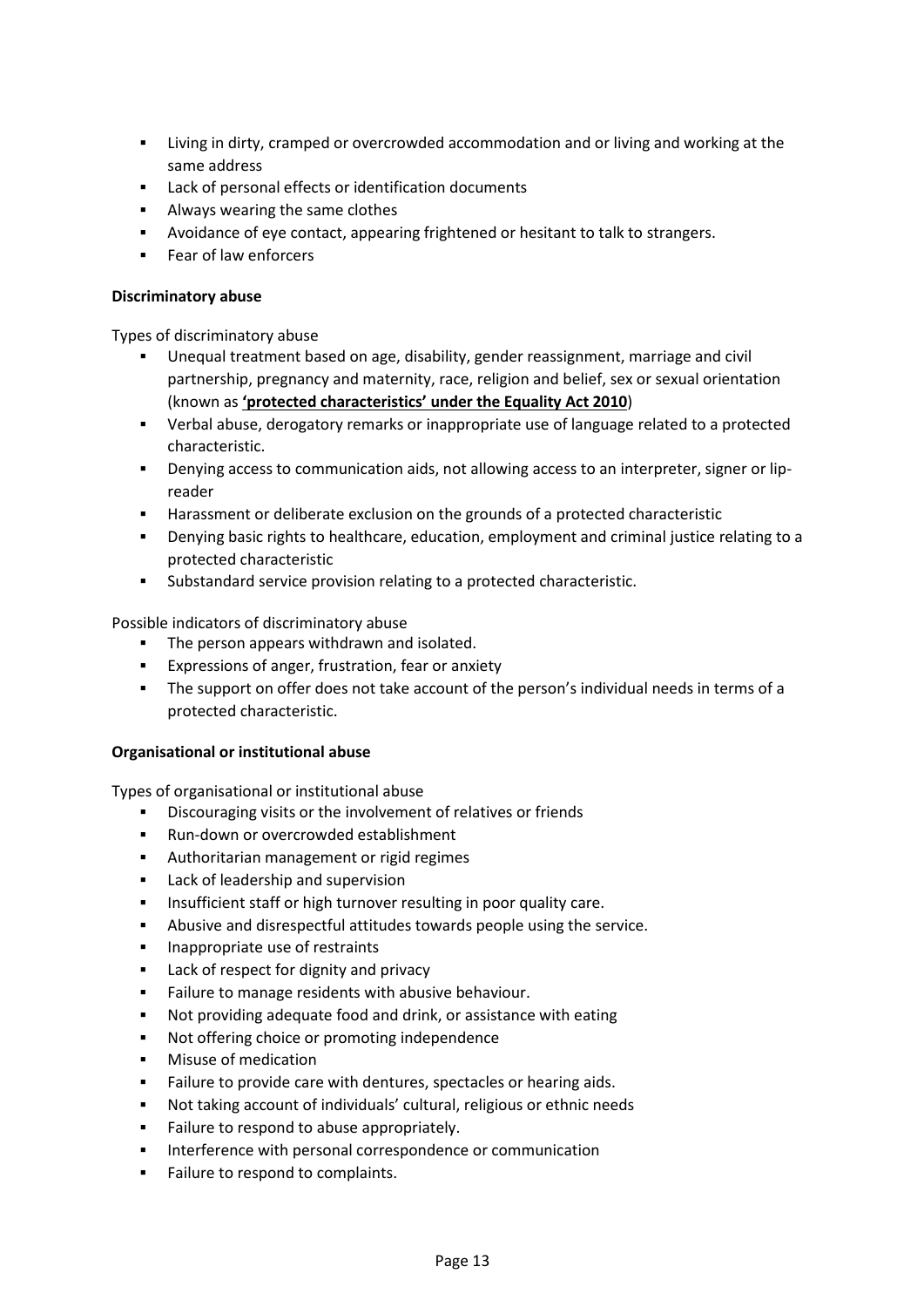Possible indicators of organisational or institutional abuse

- Lack of flexibility and choice for people using the service.
- Inadequate staffing levels
- People being hungry or dehydrated.
- Poor standards of care
- Lack of personal clothing and possessions and communal use of personal items
- Lack of adequate procedures
- Poor record-keeping and missing documents
- Absence of visitors
- Few social, recreational and educational activities
- Public discussion of personal matters
- Unnecessary exposure during bathing or using the toilet.
- Absence of individual care plans
- Lack of management overview and support

#### **Neglect and acts of omission.**

Types of neglect and acts of omission.

- Failure to provide or allow access to food, shelter, clothing, heating, stimulation and activity, personal or medical care.
- Providing care in a way that the person dislikes
- **·** Failure to administer medication as prescribed.
- Refusal of access to visitors
- Not taking account of individuals' cultural, religious or ethnic needs
- Not taking account of educational, social and recreational needs
- **•** Ignoring or isolating the person
- Preventing the person from making their own decisions
- Preventing access to glasses, hearing aids, dentures, etc.
- Failure to ensure privacy and dignity.

Possible indicators of neglect and acts of omission.

- Poor environment dirty or unhygienic
- Poor physical condition and/or personal hygiene
- Pressure sores or ulcers
- Malnutrition or unexplained weight loss
- Untreated injuries and medical problems
- Inconsistent or reluctant contact with medical and social care organisations
- Accumulation of untaken medication
- Uncharacteristic failure to engage in social interaction.
- Inappropriate or inadequate clothing

#### **Self-neglect**

Types of self-neglect

- Lack of self-care to an extent that it threatens personal health and safety.
- Neglecting to care for one's personal hygiene, health or surroundings.
- Inability to avoid self-harm.
- Failure to seek help or access services to meet health and social care needs.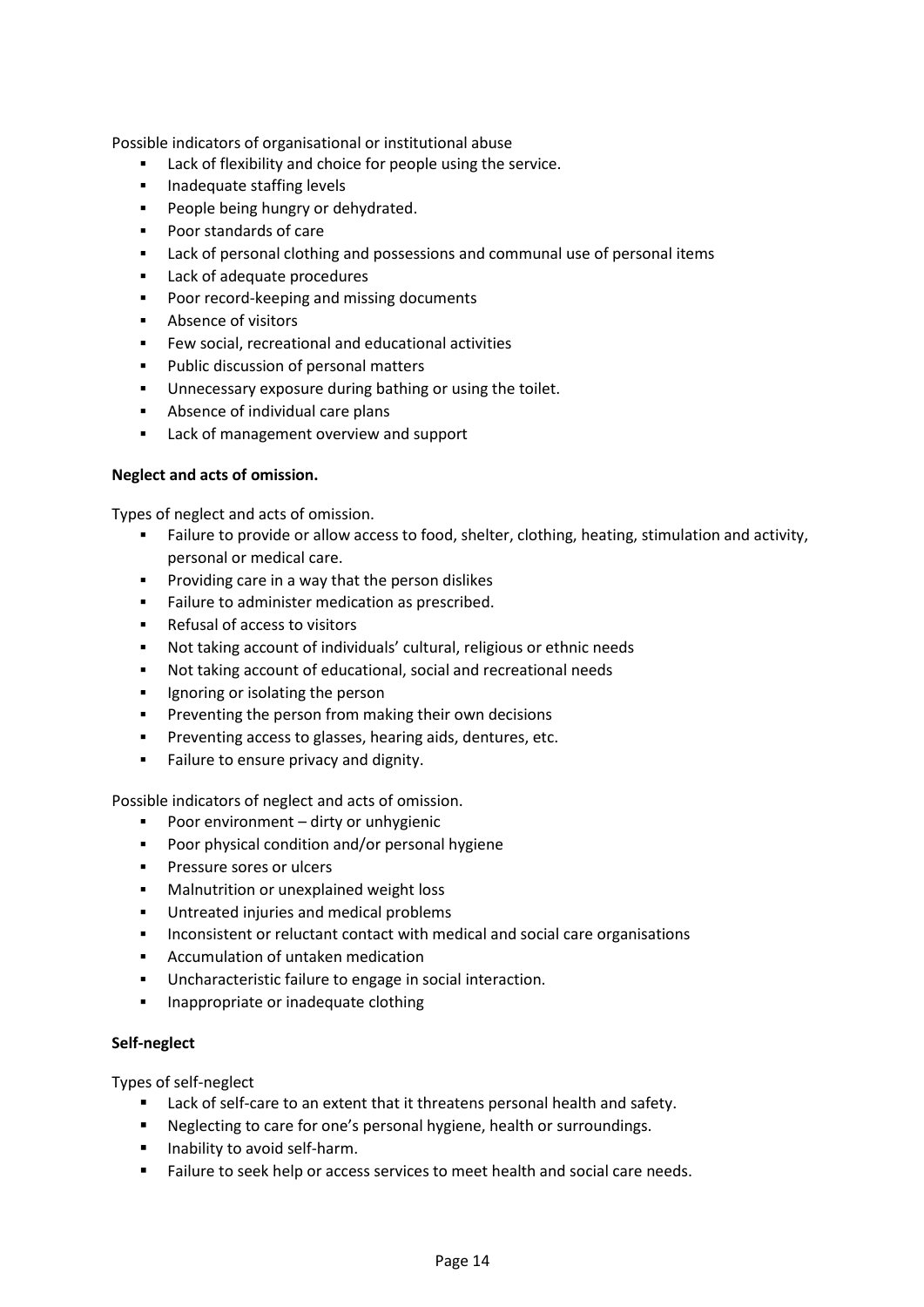■ Inability or unwillingness to manage one's personal affairs.

Indicators of self-neglect

- Very poor personal hygiene
- Unkempt appearance
- Lack of essential food, clothing or shelter
- Malnutrition and/or dehydration
- Living in squalid or unsanitary conditions
- Neglecting household maintenance
- Hoarding
- Collecting many animals in inappropriate conditions
- Non-compliance with health or care services
- Inability or unwillingness to take medication or treat illness or injury.

#### <span id="page-21-0"></span>**Preventing Radicalisation**

BACT will ensure that all staff adhere to the duties in the Prevent Guidance 2015 to prevent radicalisation. This will be done by:

- establishing mechanisms to understand the risk of radicalization.
- ensure that staff understand the risk and build capability to deal with the issues arising.
- communicate the importance of the duty.
- ensure that staff implement the duty.

All staff will receive awareness raising and training in preventing extremism and radicalisation.

Since 2010, when the Government published the first version of the Prevent Strategy, there has been an awareness of the specific need to safeguard children, young people and families from extremist ideologies. There have been several occasions both locally and nationally in which extremist groups have attempted to radicalise vulnerable children and young people to hold extreme views including views justifying political, religious, sexist or racist violence, or to steer them into a rigid and narrow ideology that is intolerant of diversity and leaves them vulnerable to future radicalisation.

BACT values freedom of speech and the expression of beliefs and ideology as fundamental rights underpinning our society's values. Pupils / students and teachers have the right to speak freely and voice their opinions. However, freedom comes with responsibility and free speech that is designed to manipulate the vulnerable or that leads to violence and harm of others goes against the moral principles in which freedom of speech is valued. Free speech is not an unqualified privilege; it is subject to laws and policies governing equality, human rights, community safety and community cohesion.

The current threat from terrorism in the United Kingdom may include the exploitation of vulnerable people, to involve them in terrorism or in activity in support of terrorism. The normalisation of extreme views may also make children and young people vulnerable to future manipulation and exploitation. BACT is clear that this exploitation and radicalisation must be viewed as a safeguarding concern and that protecting children from the risk of radicalisation is part of the school's safeguarding duty.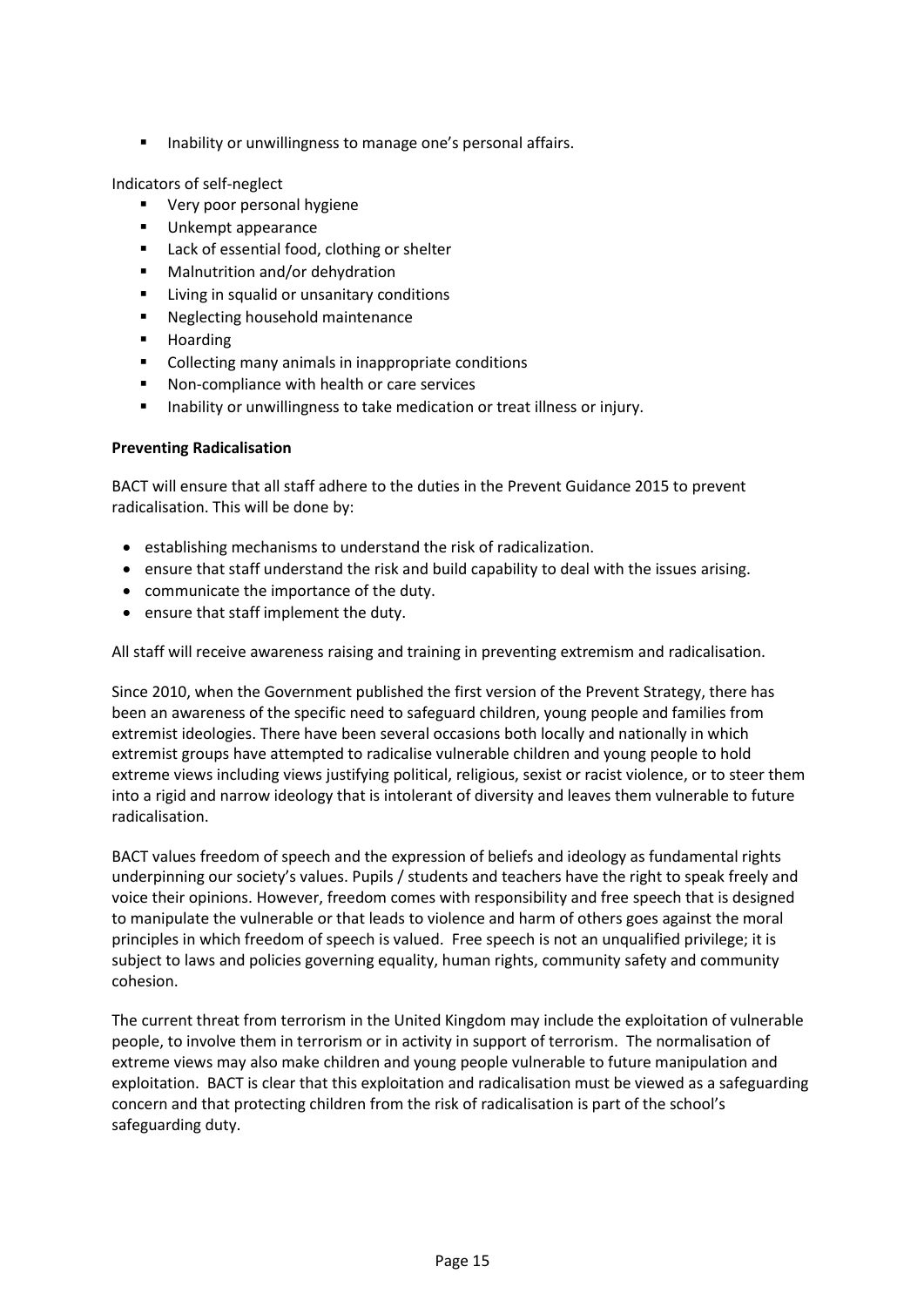BACT seeks to protect children and young people against the messages of all violent extremism including, but not restricted to, those linked to Islamist ideology, or to Far Right / Neo-Nazi / White Supremacist ideology, Domestic Terrorism, Irish Nationalist and Loyalist paramilitary groups, and extremist Animal Rights movements.

#### <span id="page-22-0"></span>**Channel**

Channel is a multi-agency approach to provide support to individuals who are at risk of being drawn into terrorist related activity. It is led by the Staffordshire Police Counter-Terrorism Unit, and it aims to:

- Establish an effective multi-agency referral and intervention process to identify vulnerable individuals;
- Safeguard individuals who might be vulnerable to being radicalised, so that they are not at risk of being drawn into terrorist-related activity; and
- Provide early intervention to protect and divert people away from the risks they face and reduce vulnerability.
- The Channel programme focuses on providing support at an early stage to people who are identified as being vulnerable to being drawn into terrorism. It provides a mechanism for schools to make referrals if they are concerned that an individual might be vulnerable to radicalisation. An individual's participation in the programme is entirely voluntary at all stages.
- Schools have a duty to cooperate with the Channel programme in the carrying out of its functions, and with the Police in providing information about an individual who is referred to Channel (Section 38, Counter Terrorism and Security Act 2015[\)](https://www.nspcc.org.uk/preventing-abuse/signs-symptoms-effects/non-recent-abuse/)

#### <span id="page-22-1"></span>**[Reporting Non-Recent Abuse](https://www.nspcc.org.uk/preventing-abuse/signs-symptoms-effects/non-recent-abuse/)**

#### *It is never too late to report the abuse!*

Adults often report non-recent abuse to stop the offender abusing others. Some feel that reporting gives them a greater sense of closure.

Deciding on when or whether to report can be very difficult. A person should never feel forced to take any action that they do not feel comfortable with.

If a person does decide to report, they will be supported throughout the process. Procedure attached as **Appendix B.**

The more information that can be provided, the better, such as the alleged victims' name and contact details, the name of the alleged perpetrator and the location and (approximate) dates that the abuse took place.

#### <span id="page-22-2"></span>**Reporting to the Police**

Reporting abuse can be made directly to the police regardless of how long ago it happened. For example; if a person is the victim of childhood sexual abuse and they decide to report this to the police:

- Firstly, contact the local police on the UK wide non-emergency number 101 and briefly explain what the person is calling about.
- The call will be put through to a specifically trained officer such as a sexual offences liaison officer (SOLO) who will take an initial statement.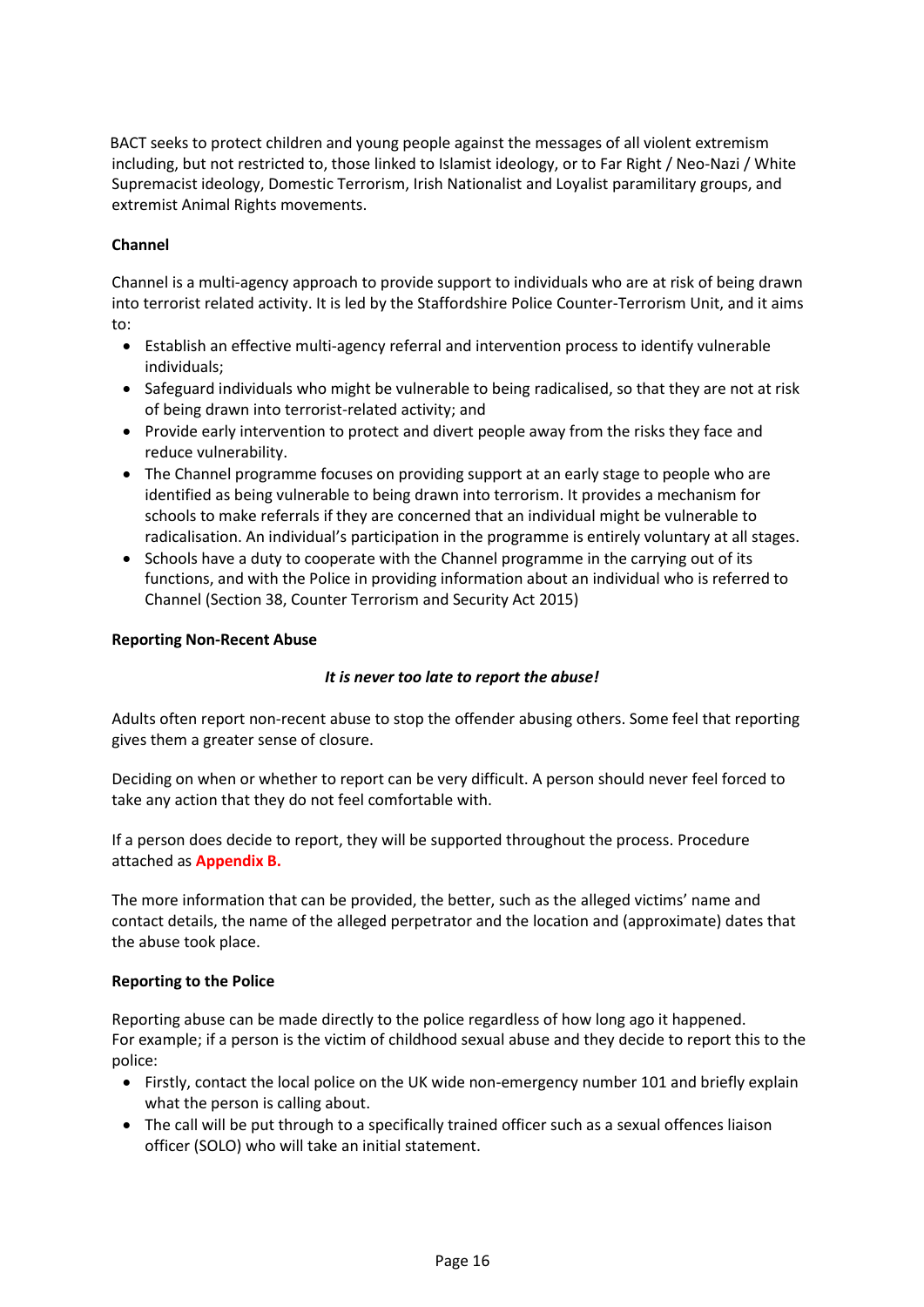- The SOLO will arrange a time and place that the person feels comfortable with, to take a more detailed statement.
- Personal details will be treated sensitively and will not have to face the alleged offender.

#### <span id="page-23-0"></span>**What happens next?**

- The role of the police is to investigate the crime and recover evidence.
- The role of the Crown Prosecution Service is to decide if there is enough evidence to prove the abuse occurred 'beyond reasonable doubt'.
- Even if there is little evidence it might be taken to court if there is a concern for public safety.

The process will not be a short one, but the police will update victims of the developments.

#### <span id="page-23-1"></span>**RISKS THAT INCREASE THE LIKELIHOOD OF ABUSE HAPPENING**

There are certain situations and factors that put people at risk of abuse. If one or more of these factors are present, it does not mean that abuse will occur, but it will increase the risk:

- Isolation
- Living in the same household as an abuser
- A previous history of abuse
- The existence of financial problems
- A member of the household experiences emotional or social isolation
- Inappropriate physical or emotional environment e.g., lack of privacy and / or personal space
- Where there has been a change of lifestyle e.g., illness, unemployment or employment.
- Dependence on others for personal and practical care
- Where a person is dependent on other people to administer money or where several people manage their money
- Where the vulnerable person exhibits difficult and challenging behaviour
- The carer has difficulties such as debt, alcohol or mental health problems.
- Poor leadership in care services
- Unmonitored provision of care e.g., where reviews or inspections do not take place.
- Failure to comply with standard operating policies and procedures.

#### <span id="page-23-2"></span>**GUIDANCE FOR STAFF & VOLUNTEERS**

When escalating a safeguarding concern or disclosure the DSL, staff and volunteers will be asked to provide the following information:

- **Facts –** A factual account of what has happened without opinion/hearsay. What has been witnessed or what exactly has been said?
- **•** Actions Details of steps the staff team have already taken to support the adult at risk.
- **Cooperation –** Follow direction and guidance of the DSL.
- **Records –** A detailed incident log on the relevant IT system (MyConcern)

The team will ask you to provide ongoing updates of the situation so an appropriate response can be made to any developing concerns.

When handling a concern or disclosure, the DSL (where appropriate) will keep accurate records of all subsequent actions taken, as well as monitor the feedback from statutory agencies on any action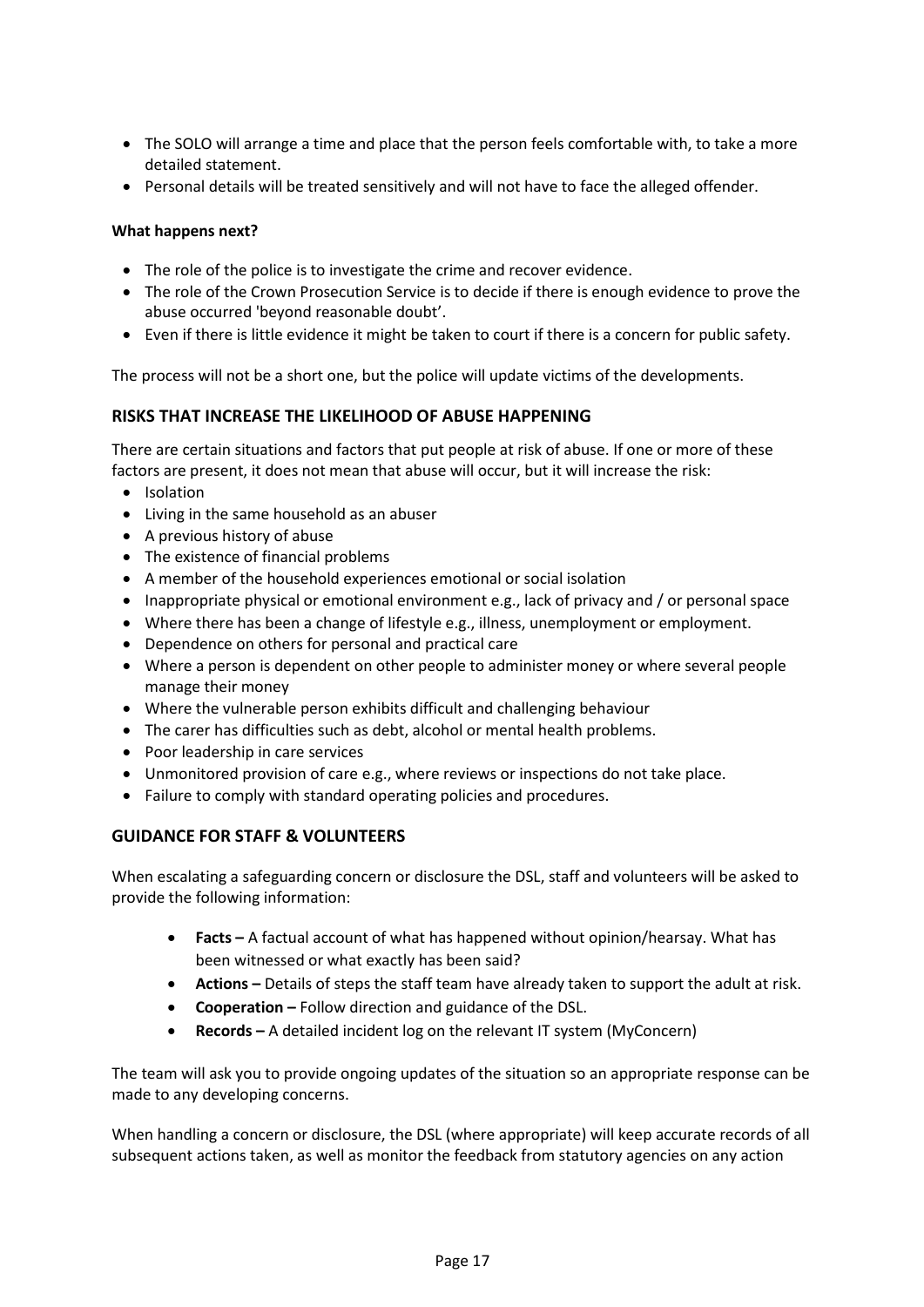taken by themselves. In the event of an unsatisfactory response or action from statutory agencies the DSL will formerly escalate their concerns within the local authority and inform the SMM.

#### <span id="page-24-0"></span>**INFORMING THE DSL OF ALLEGATIONS AND CONCERNS**

Allegations relating to BACT staff and volunteers must always be referred to the DSL within one hour of the information or concern being known.

#### <span id="page-24-1"></span>**INTERNAL ESCALATION OF ALLEGATIONS AND CONCERNS**

The DSL will also inform the SSM (Head of Community) to ensure that Allegations Management Procedures and Disciplinary Procedures can be followed (where appropriate and only where to do so will not jeopardise a potential statutory agency investigation).

The SSM will take responsibility for informing the BACT Chair of Trustees or in their absence, the DSL.

#### <span id="page-24-2"></span>**SAFEGUARDING STRATEGY MEETINGS AND STATUTORY AGENCY INVESTIGATIONS**

Where allegations suggest suspected abuse, statutory agencies will need to be referred to and any internal investigation would be required to work in parallel to criminal (police) investigations and/or an investigation by Local Authorities or other statutory agencies. In these circumstances the **BACT will not commence with an investigation until a discussion has taken place with Staffordshire and Stoke-on-Trent Adult Safeguarding Partnership Board (SSASPB) /or Police**, so as to not jeopardise any statutory investigation which may take place or place others at further risk of abuse or place those against whom an allegation has been made, at further risk of subsequent allegations.

BACT's management of the investigation will need to consider whether the concerns are subject to:

- A police investigation
- Enquiries and assessment by a to ascertain whether an adult is in need of protection or services.
- **•** Consideration of appropriate disciplinary action in respect of the individual in line with BACT Disciplinary Policy
- Consideration of any wider disciplinary action in respect of their role or registration to any professional or other regulatory body e.g. The FA, General Teaching Council for England etc.

Following a case discussion or strategy meeting(s) attended by the DSL (and where appropriate the SSM), and so long as statutory agencies are in agreement that to commence an internal investigation will not impede or potentially jeopardise their investigations, the DSL will plan and identify the scope and timescales for the investigation, taking into account relevant guidance provided by The Advisory, Conciliation and Arbitration Service (ACAS) to conduct the investigation**.**

#### <span id="page-24-3"></span>**REFERRALS TO THE FA SAFEGUARDING CASE MANAGEMENT TEAM**

In accordance with The Football Association regulations, a referral to The FA Safeguarding Case Management Team**,** via the Affiliated Football Referral Form will be made by the DSL within one working day, where an allegation of serious poor practice or suspected abuse is made against a member of BACT Staff or Volunteer who: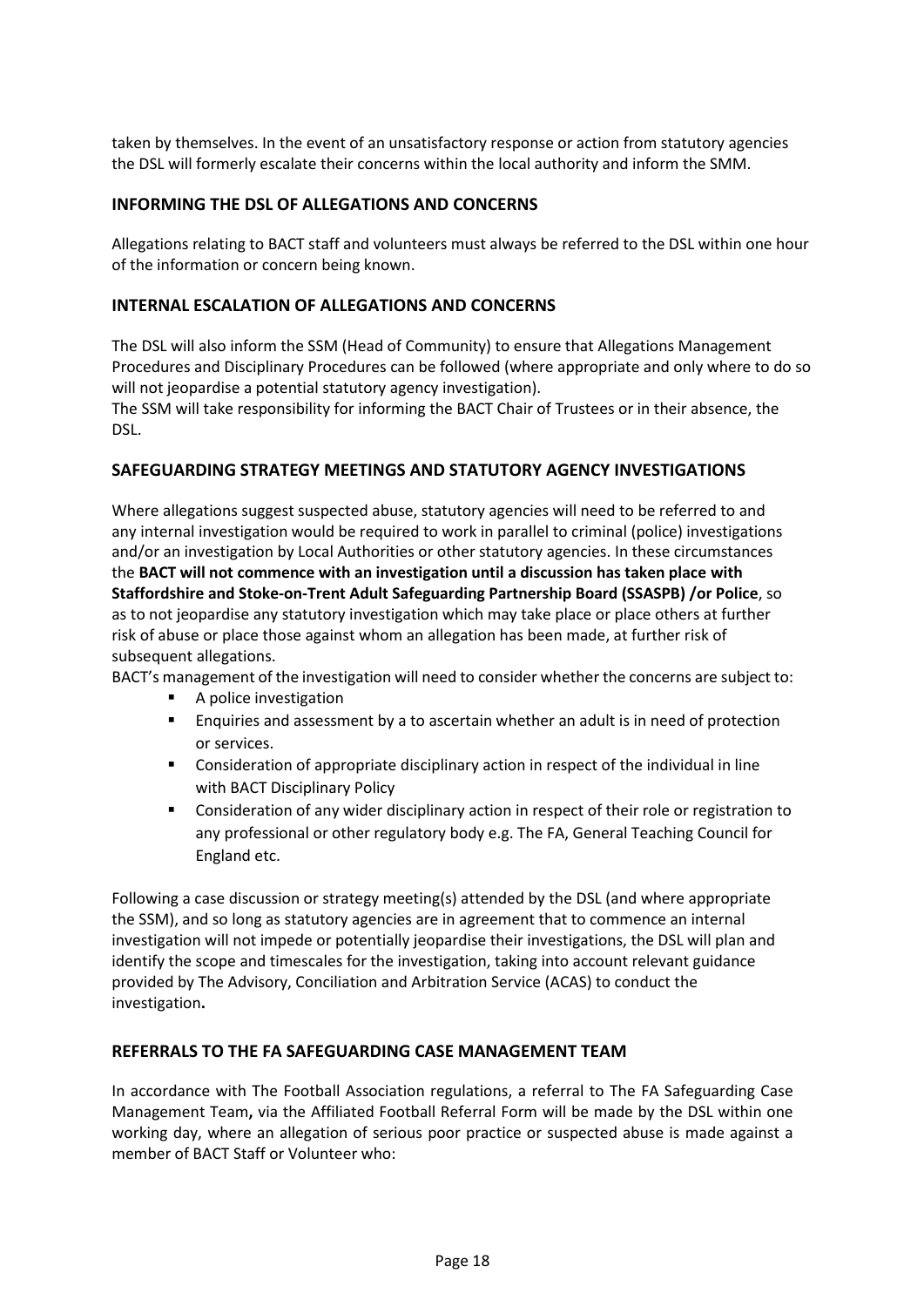- Holds a DBS Criminal Record Check, which has been applied for via the FA CRB process. (The DBS *may or may not* have been accepted for work in football at the point of any referral)
- Holds a role within affiliated grassroots or professional football.
- Is a licensed coach through The FA Coach Licensing Scheme
- Is a licensed FA Affiliate Tutor
- Holds the role of 'designated person' within football.
- Holds a qualification for their role through FA Learning.

#### <span id="page-25-0"></span>**REFERRALS TO THE DISCLOSURE AND BARRING SERVICE (DBS)**

BACT recognise that as an 'employer' of staff and volunteers in roles which may come under the definition of 'Regulated Activity' with an adult at risk or other vulnerable group, we have a legal duty to refer an individual to the DBS if they:

- Have been dismissed from working in regulated activity because they have harmed someone while at work.
- Have been dismissed or removed from working in regulated activity because they might have harmed someone while at work.
- Would have been dismissed for either of these reasons but the individual resigned first.

In addition to the above, there are two main conditions which should be met:

- BACT have permanently removed a person from regulated activity through dismissal or permanent transfer from regulated activity (or would have if the person had not left, resigned, retired or been made redundant)
- BACT believe the person has either:
	- o engaged in relevant conduct.
	- $\circ$  satisfied the 'harm test' (i.e., no action or inaction occurred, but the present risk that it could, was significant)
	- $\circ$  received a caution or conviction for a relevant offence (a list of these offences is available on the DBS website)

Where these circumstances and/or thresholds are met, the DSL will undertake responsibility for making a referral to the DBS. We will refer in accordance with DBS Referral Guidance which can be accessed here: [https://www.gov.uk/government/publications/dbs-referrals-form-and](https://www.gov.uk/government/publications/dbs-referrals-form-and-guidance)[guidance](https://www.gov.uk/government/publications/dbs-referrals-form-and-guidance)

#### <span id="page-25-1"></span>**POSITION OF TRUST AND RELATIONSHIPS OF TRUST**

Those in authority positions within BACT have a positive contribution to make to adults at risk welfare, ensuring that appropriate, positive relationships are maintained.

A position of trust involves a person in a position of authority over another person. There is a need to protect adults at risk, this includes sexual activity and relationships with adults who hold a position of trust, responsibility, or authority in relation to them and, as a result, have a considerable amount of power and influence in their lives.

This briefing focuses on relationships between adults in authority positions and adults at risk in a sport context. These adults at risk may be dependent on coaches or other adult staff for their development, success, or position in a team. Relationships should be supportive, positive, and aimed at improving the adults at risk skills and progress. The staff-participant relationship should focus on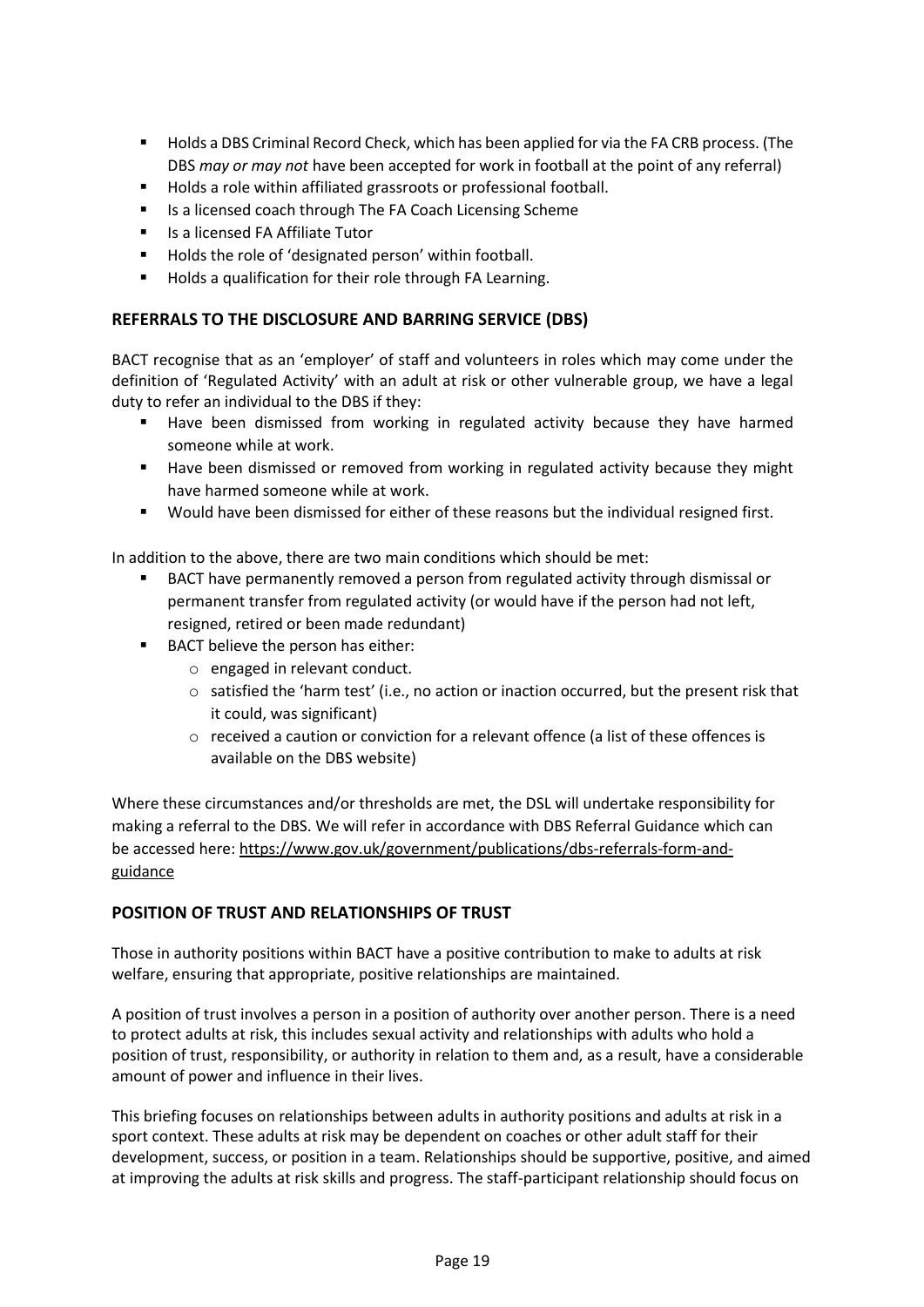the activity and romantic or sexual relationships between the adult and adults at risk may be unlawful and is clearly defined as a breach of BACT's Staff Handbook.

Individuals can use their authority and influence over young people to groom and establish a sexual relationship with them. Such a relationship may not be a breach of the criminal law, and the young person involved may not always view it as abusive or exploitative. However, the existence of a significant power differential between an adult with authority, control or influence over a significant aspect of the adults at risks life always raises the possibility that the relationship is unequal and constitutes an abuse of the adult's position of trust.

This legislation does not include sports roles (e.g., coaches, instructors or helpers) or sports organisations and settings (e.g., clubs, leisure facilities or events) within these definitions. Thus, at present, an abuse of a position of trust within most sport contexts will not be illegal, although there may be circumstances in which the law does apply - for example if they are employed by and operating within a school.

The Staff Handbook provides details of ethics and conduct to which staff must comply with. This document defines acceptable and unacceptable behaviour and clearly includes any abuse of positions of BACT as described above.

Breaches of the Code of Conduct contained within the Staff Handbook will be robustly addressed through safeguarding, complaints and disciplinary procedures. It is important to also acknowledge that under the Safeguarding Vulnerable Groups Act / Order there are already relevant provisions to consider.

BACT is deemed to provide regulated activity for the purposes of the legislation and must refer an individual to the Disclosure and Barring Service (DBS) if BACT:

- a) Withdraws permission for an individual to engage in regulated activity or would have done so had that individual not resigned, retired, been made redundant or been transferred to a position which is not regulated activity.
- b) Decides that the individual has:
	- engaged in relevant conduct.
	- satisfied the Harm Test.
	- received a caution or conviction for a relevant offence.

BACT will take disciplinary action in situations where an adult in a position of authority has abused their position of trust by having sexual contact with an adult at risk.

The FA and Staffordshire Local Authority Designated Officer (LADO) will also be informed. More information is provided in Managing Allegations Against Staff section in this policy.

#### <span id="page-26-0"></span>**RISKS ASSOCIATED WITH POLICY**

The activities carried out by BACT aim to raise aspirations and the quality of life of communities. As such, it is expected that many of the adults accessing activities may be at risk or face vulnerabilities in their day to day lives. This policy has been developed to ensure considered and robust processes are in place to mitigate risk, while ensuring that the key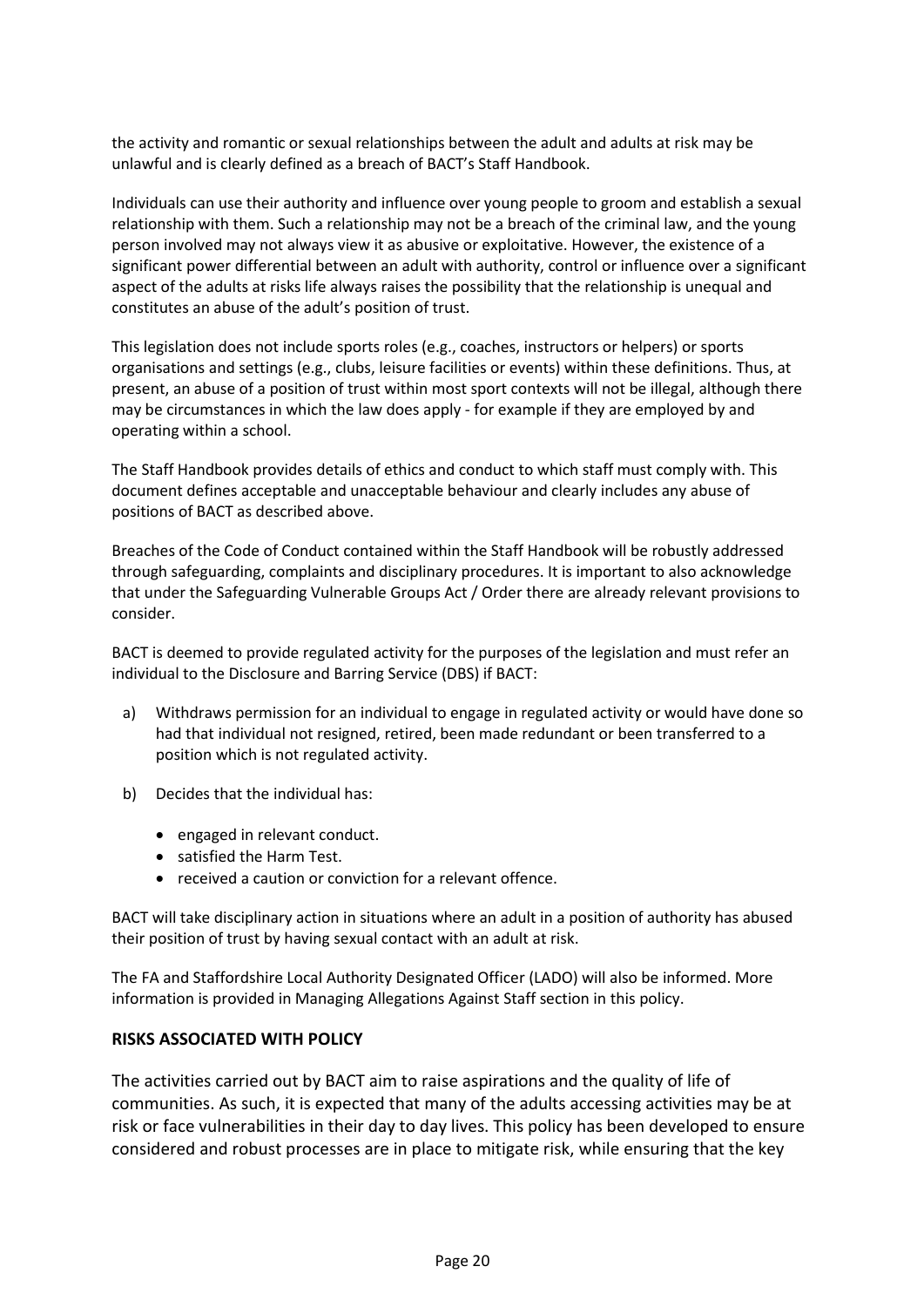focuses of the organisation can be achieved. Risks mitigated by this policy include (but are not limited to):

- Putting adults and staff/volunteers at risk through an inexperienced or unprepared workforce supervising adults at risk
- Putting adults and staff/volunteers at risk through employment of a workforce who have not satisfied safer recruitment requirements.
- Negatively impacting the experience of adults accessing activities through a lack of consideration of their needs and failing to make reasonable adjustments or implement support measures as required.
- A lack of safeguarding provision ensuring that staff are equipped and supported to recognise, manage and escalate any concerns that may arise.
- Failing to share information regarding an adult with relevant parties which may be required to ensure they are protected from harm, abuse or exploitation.
- Failing to learn lessons from concerns that may arise and make continual improvements to processes.
- Failing to adequately safeguard personal and sensitive data in line with GDPR.
- Failing to comply with government legislation in relation to safeguarding and outcomes of governing bodies & contract holders.
- **■** Ultimately damaging the reputation of the organisation through poor practice

#### <span id="page-27-0"></span>**REFERRING TO FOOTBALL AUTHORITIES**

Where the setting is within **'affiliated football'** e.g., a professional club, community trust or grassroots setting, then the Club or Trust DSL must ensure that The FA Safeguarding Case Management Team, and other Professional Football DSLs are informed in accordance with **Affiliated Football's Policy and Procedures**. A flow chart to support this process can be found on Page 12 of the **Affiliated Football's Policy and Procedures which can be downloaded as PDF here:**

#### <http://www.thefa.com/football-rules-governance/safeguarding/dealing-with-concerns>

• If the concern relates to poor practice, then the setting DSL should follow their procedure for dealing with poor practice concerns in line with affiliated football guidance.

**If at any stage you are concerned about the involvement of any DSL in relation to the concern or process, miss them out of the chain of referral and refer to the next Heady of Community (SSM) in the organisation.** 

#### <span id="page-27-1"></span>**REVEIW**

It is important that a review is carried out to reflect upon incidents and concerns in order to learn lessons and make continual improvements to safeguarding provision.

#### <span id="page-27-2"></span>**RESPONDING TO DISCLOSURE, SUSPICIONS & ALLEGATIONS**

Staff may come across cases of suspected abuse either through direct or indirect contact with adults at risk. It is not a staff member's responsibility to decide whether an adult at risk has been abused. It is however their responsibility to act immediately on any such suspicions and report their concerns.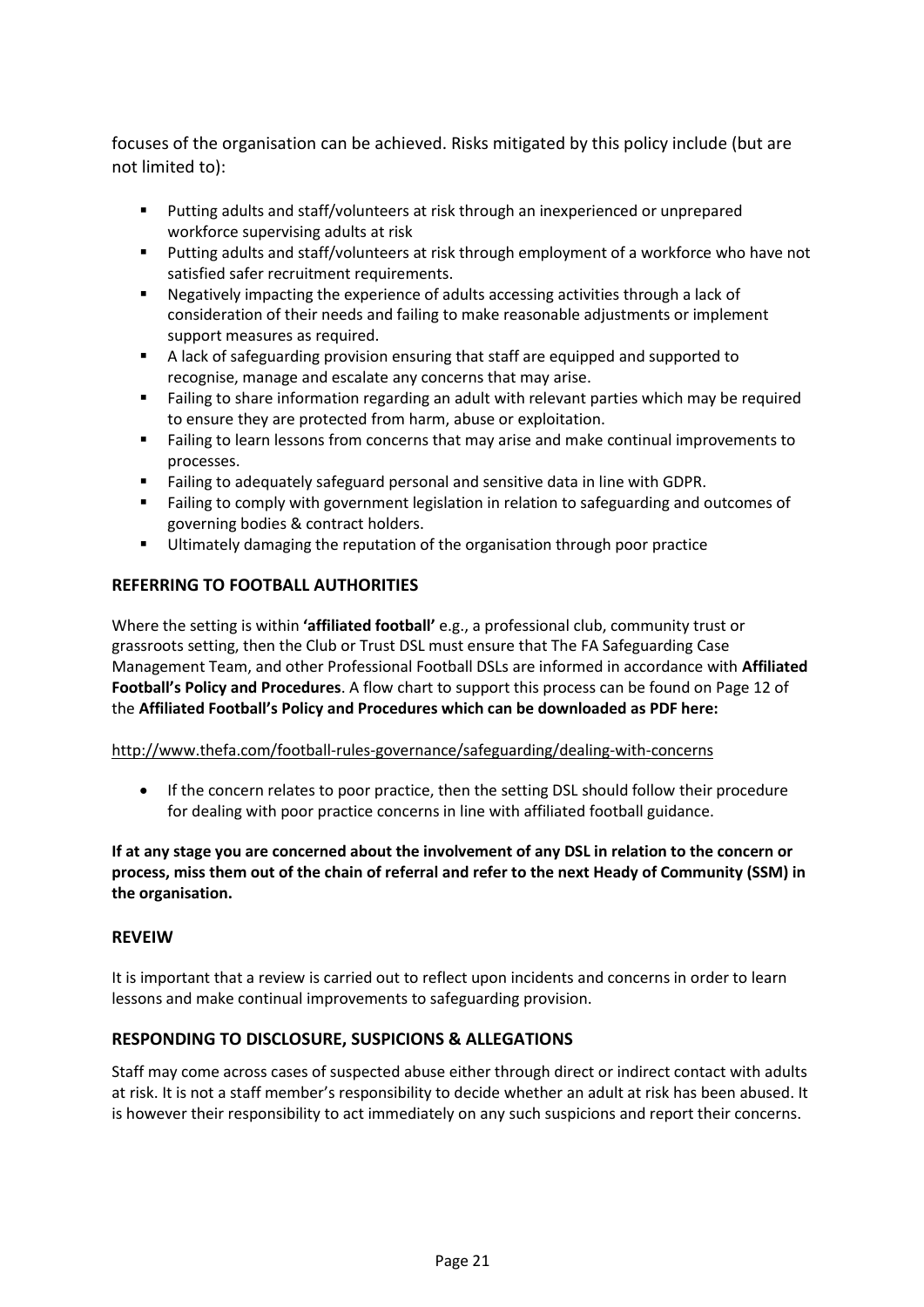It is also vital that any relevant information is passed in the first instance to the DSL or in their absence, the Head of Community (SSM). Any information should be recorded on the electron system, MyConcern.

#### <span id="page-28-0"></span>**RESPONDING TO DISCLOSURE**

Abused adults at risk are more likely to disclose details of abuse to someone they trust and with whom they feel safe. By listening and taking seriously what the adult at risk is saying staff are already helping the situation.

The following points are a guide to help staff respond appropriately:

| <b>DOS &amp; DON'TS</b>                                                                                                                                                                                                                                                                                                                                                                                                                                                                                                                                                                                                                                                                                                                                                                                                                                                                                                                                                       |                                                                                                                                                                                                                                                                                                                                                                                                                                                                                                                                                                                                                     |  |  |
|-------------------------------------------------------------------------------------------------------------------------------------------------------------------------------------------------------------------------------------------------------------------------------------------------------------------------------------------------------------------------------------------------------------------------------------------------------------------------------------------------------------------------------------------------------------------------------------------------------------------------------------------------------------------------------------------------------------------------------------------------------------------------------------------------------------------------------------------------------------------------------------------------------------------------------------------------------------------------------|---------------------------------------------------------------------------------------------------------------------------------------------------------------------------------------------------------------------------------------------------------------------------------------------------------------------------------------------------------------------------------------------------------------------------------------------------------------------------------------------------------------------------------------------------------------------------------------------------------------------|--|--|
| Do's                                                                                                                                                                                                                                                                                                                                                                                                                                                                                                                                                                                                                                                                                                                                                                                                                                                                                                                                                                          | <b>Don'ts</b>                                                                                                                                                                                                                                                                                                                                                                                                                                                                                                                                                                                                       |  |  |
| React calmly so as not to frighten them.<br>Take what the person says seriously,<br>٠<br>recognising the difficulties inherent in<br>interpreting what is being said by a person<br>who has for example a speech impairment<br>and / or differences in language.<br>Avoid asking leading or direct questions<br>other than those seeking to clarify your<br>understanding of what the person has<br>said. They may be subsequently formally<br>interviewed by the Police and / or SSAPB<br>and they should not have to repeat their<br>account on several occasions. The first<br>person told may become a witness at court<br>if they have asked / gained direct relevant<br>information.<br>Reassure the adult at risk that they are<br>right to tell.<br>Explain to them that concerns may have to<br>be shared with someone who is able to act<br>and pass on immediately to the DSL.<br>Make a written record of what has been<br>disclosed at the earliest opportunity. | Dismiss the concern.<br>Panic.<br>Allow your shock or distaste to show.<br>Probe for more information than is<br>offered.<br>Speculate or make assumptions.<br>Make negative comments about the<br>alleged abuser.<br>Make promises or agree to keep secrets.<br>Ask the adult at risk or any witnesses to<br>sign your written information as this may<br>be significantly detrimental to any<br>subsequent police investigation.<br>Do not take photographs of any alleged<br>$\bullet$<br>injuries. Any such recording must only be<br>done by an approved medical or other<br>practitioner, following referral. |  |  |

#### <span id="page-28-1"></span>**Report**

- Inform the DS as soon as possible, but within one working day.
- **E** If the DSL is unavailable or cannot be contacted, contact the Head of Community (SSM) without delay for advice and where possible within one hour of the concern becoming known.

#### **If above cannot be reached, inform Burton Albion Football Club (BAFC) DSL and refer to the contacts below for advice, follow the advice that you are given:**

- The FA/NSPCC 24-hour helpline 0808 500 5000
- The FA Safeguarding Case Management Team on 0800 169 1863 #6300
- Pharos 24-hour helpline (NCS Concerns Only) 020 3637 0520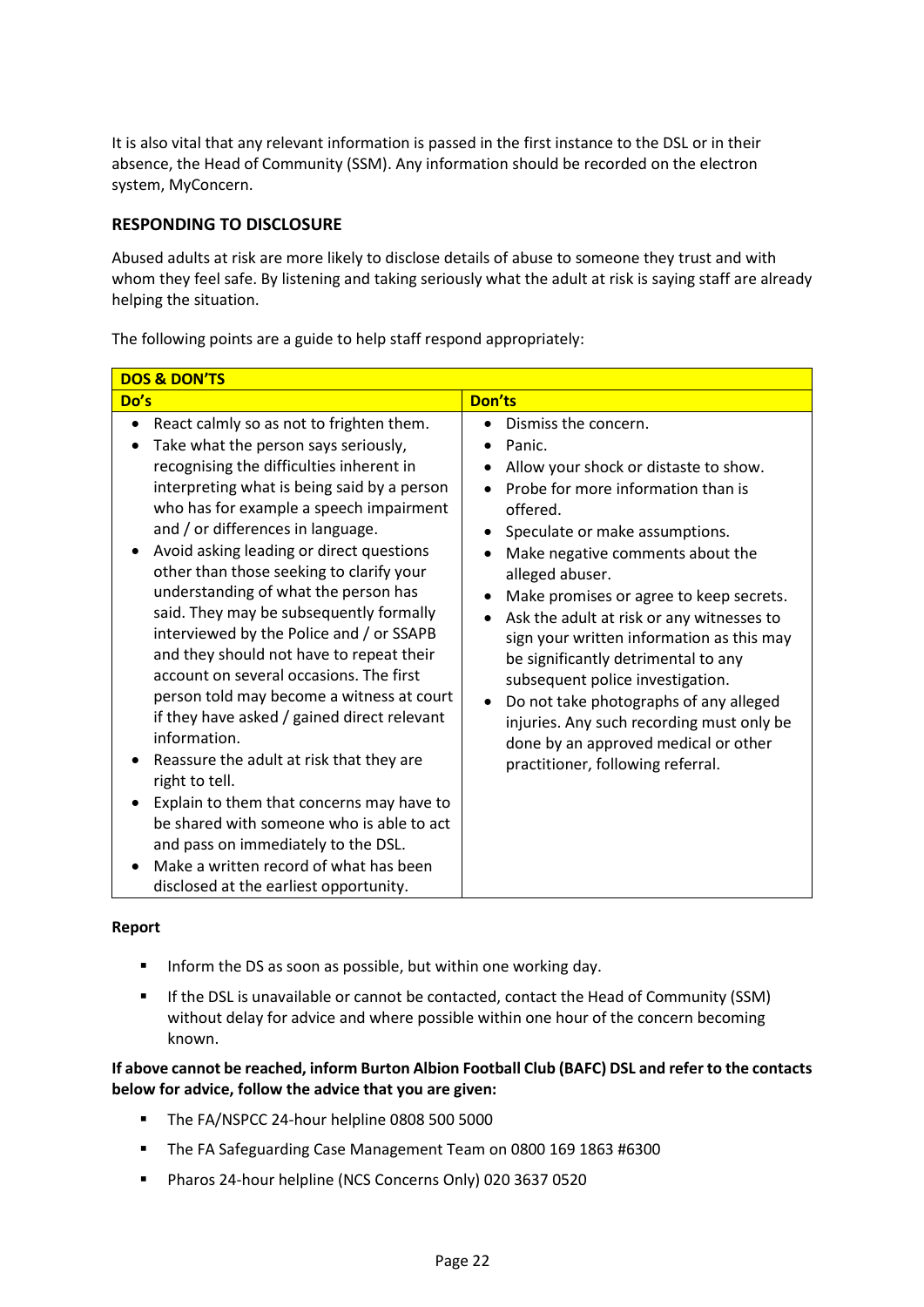#### **Record**

- Complete the electronic system MyConcern report to ensure a record of the concern is maintained. Written evidence should be factual. Opinions can be included if it clearly documented that it is an opinion.
- All records are kept securely and confidentially, in line with GDPR.

#### **Refer**

- Where there is immediate danger or concern, following their own internal policy and procedures, the DSL should make a referral to the Police and/or Adult's Social Care, depending on the nature of the concern.
- **•** The DSL must be aware of governance and reporting requirements for the activity, programme or event and adhere with the process fully processes (for example, in the case of an incident occurring on the NCS programme, make a thorough record on Salesforce and update as required).

The DSL will consider the appropriate action to take, taking the following into account:

- the individual's wishes and preferred outcome
- whether the individual has mental capacity to make an informed decision about their own and others' safety
- the safety or wellbeing of young people or other adults with care and support needs
- whether there is a person in a position of trust involved
- whether a crime has been committed.

They will consider whether to:

- **Consult** utilise the support and guidance from statutory bodies and specialist support services to identify the best course of action.
- **Refer –** where the concern meets the threshold, a notification may be made to the Local Authority or regulating body. This ensures that all information is passed through one point of contact and enables responses of agencies to be consistently monitored. This is important at times where several smaller concerns can initiate the escalation process when considered as a whole. This is also essential due to the workforce for certain programmes being made up of temporary/seasonal staff.
- **■** Monitor advise the staff members/volunteers to monitor the situation and individual to further consider the action required.
- **E** Signpost Identify appropriate support services to signpost the individual and/or their parent/guardian to for specialist support.
- **Take no further action –** Some minor concerns brought to the attention of the Safeguarding Team/DSL may not require further action. The team will use their knowledge and experience to assess this on a case-by-case basis. However, all concerns brought to their attention will be taken seriously and given due attention.

#### <span id="page-29-0"></span>**Responding to Concerns**

It is the responsibility of the individual staff member to report any concerns to the DSL and to assist in any further action required on behalf of BACT.

If any employee, trustee or volunteer has any concerns regarding an adult at risk who they think is being abused it is important for them to act immediately. All concerns must be shared with the DSL.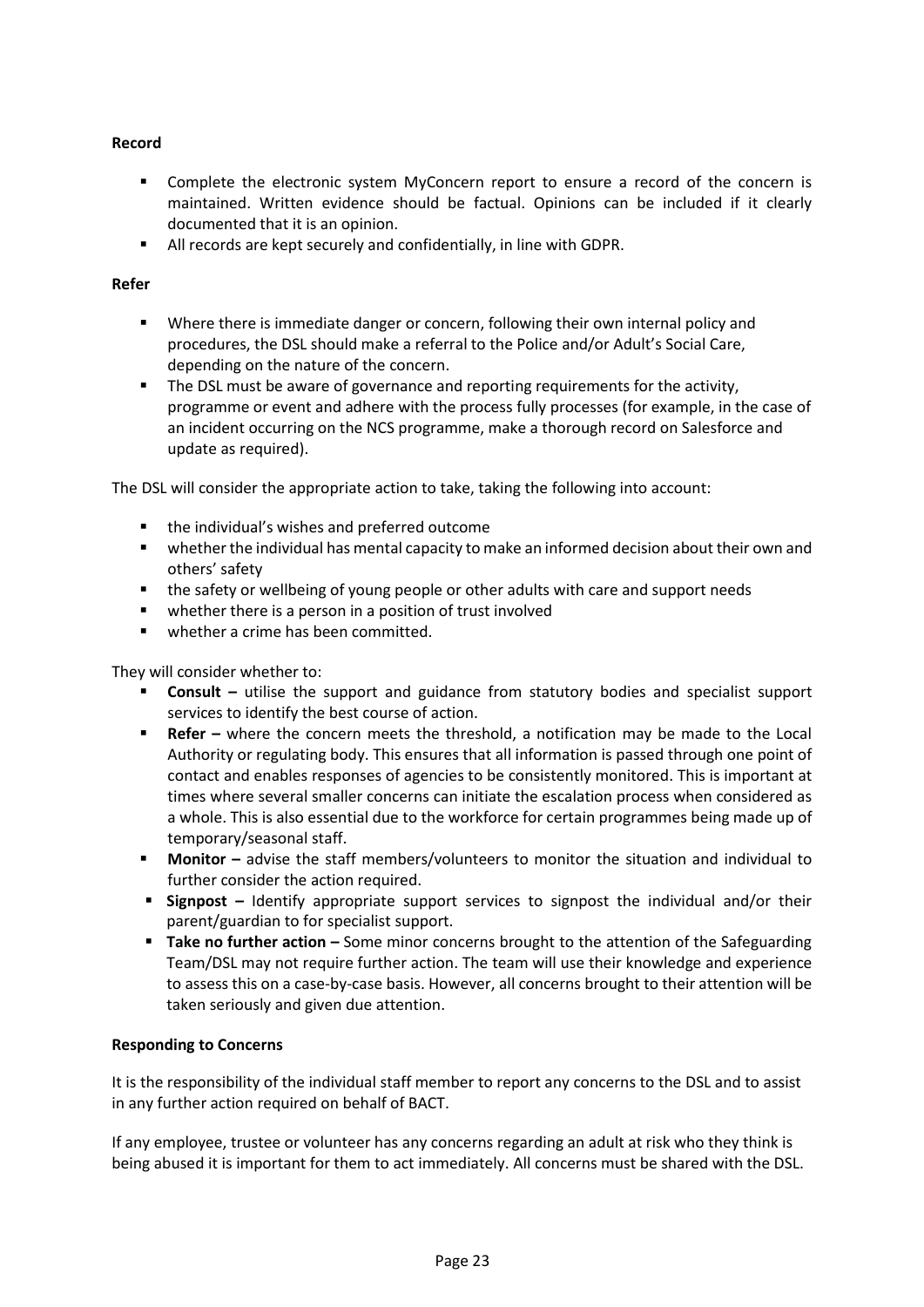If the DSL is not available, either because they are on annual leave or off sick then any concerns should be discussed with the Head of Community (SSM) or Burton Albion Football Club's DSL.

The DSL or Head of Community (SSM) should also ensure that the employee reporting the incident is reassured that their concerns are being appropriately addressed and that they have access to staff support if needed.

Where there is evidence of immediate harm then the employee should phone 999 and report the incident to the Police.

#### *Where there is any possibility that a criminal act may have been committed care should be taken not to take any action that may jeopardise any subsequent criminal investigation.*

To make a referral about an adult at risk contact SSAPB. The referral must be followed up in writing within 24 hours.

*NB: if the adult at risk lives outside of Staffordshire but accesses services within Staffordshire, the referral must be made to the area in which the adult at risk resides.* 

The record should include:

- The date and time.
- The adult at risks name, address and date of birth.
- The nature of the allegation.
- A description of any visible injuries.
- Observations e.g., a description of the adult at risks behaviour and physical and emotional state.
- What the adult at risk said and what was said in reply. Please record this as accurately as possible, using their choice of language.
- Any action taken because of the concerns being raised e.g., who was spoken to and resulting actions. Include names, addresses and telephone numbers.
- Sign and date what has been recorded to.
- Store the information in accordance with relevant procedures, e.g., Data Protection.
- Report to Designated Safeguarding Officer.

#### <span id="page-30-0"></span>**Actions to be taken by the DSL, Head of Community (SSM) and staff are as follows:**

- The procedure contained within this policy will be followed.
- Where concerns relate to an adult at risk advice must be sought from SSASP between 8:30am 5:00pm Monday – Thursday (excluding Bank Holidays) and 8:30am – 4:30pm Fridays. To make an Adult Protection referral, advice should be sought from the Contact Centre **0345 604 2719**.
- **Outside of 8.00am and 5.30pm** any concerns relating to an adult should be directed to Staffordshire County Council's **Emergency Duty Service on 0345 604 2886**.
- Alternatively, you can contact Staffordshire Police Central Referral Unit on **101** or dial **999 in an emergency** where someone is at risk of immediate harm.

#### <span id="page-30-1"></span>**Consent**

The DSL should in general discuss any concerns with the adult at risk and where possible seek their consent to making referrals to SSASP, this should only be done where such discussion and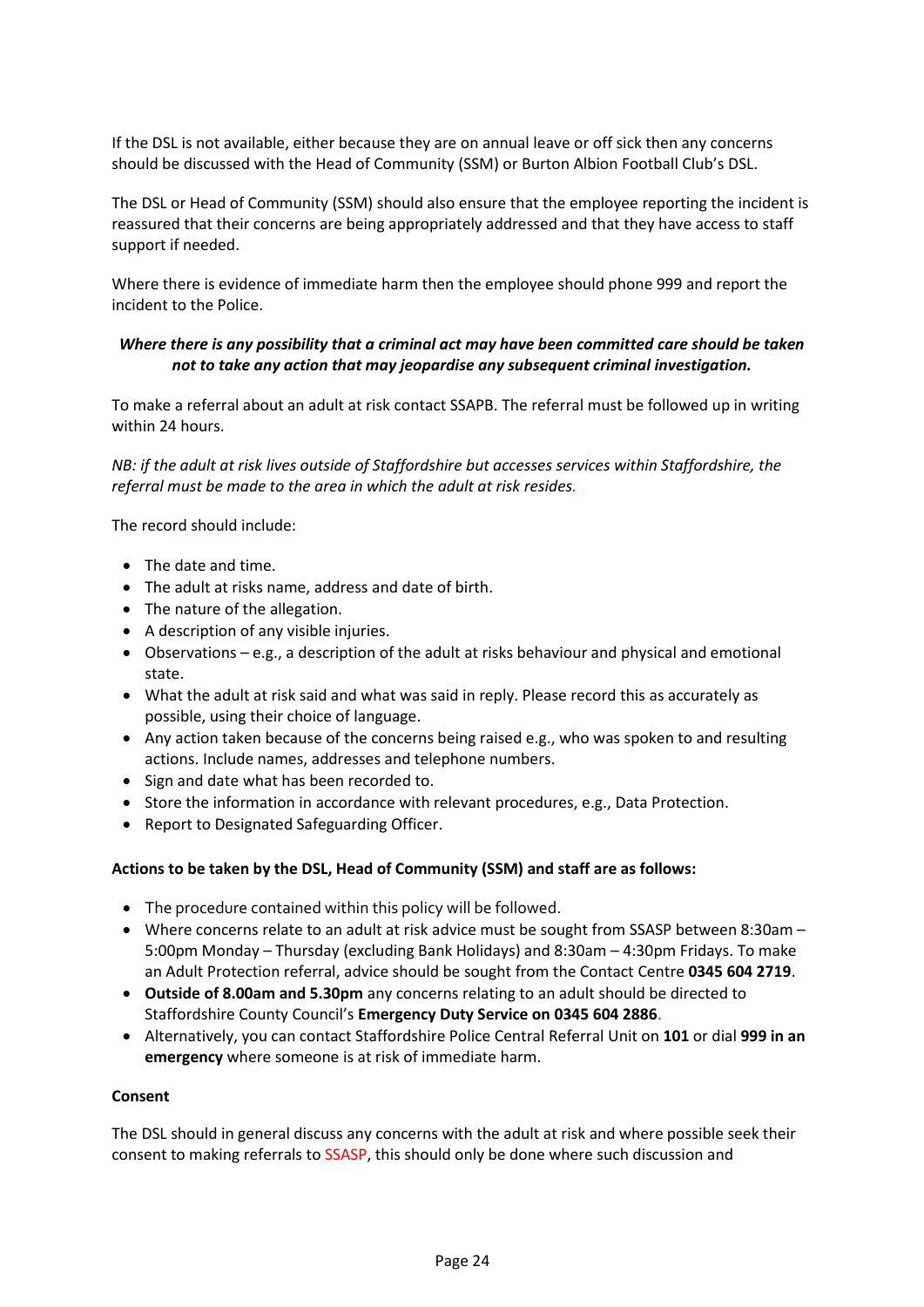agreement-seeking will not place the adult at risk or others at increased risk of suffering significant harm.

Consent is not required for adult protection referrals when the person is at immediate risk of harm.

#### <span id="page-31-0"></span>**Responding to Allegations Against Staff and Volunteers**

It is essential that any concerns for the welfare of an adult at risk arising from abuse or harassment by a member of staff or a volunteer should be reported **IMMEDIATELY** to the DSL or in their absence to the Head of Community (SSM). Details for key safeguarding contacts are displayed earlier in this policy.

If an adult has suffered or is at risk of suffering significant harm the DSL will contact and speak to:

- **Police**: For any actions which may constitute criminal activity or where there are concerns for the immediate safety of an adult at risk or other members of the public.
- **Local Authority Social Services in the area where the abuse is alleged to have taken place**: In some cases, initial fact finding (but not full investigation) will be required in order to determine whether the alleged action or inaction of a member of staff is, or can reasonably be determined to be, an abuse of an adult who needs care and support.

#### <span id="page-31-1"></span>**SUPPORT FOR STAFF AND VOLUNTEERS HANDLING CONCERNS**

BACT will fully support and protect all staff who, in good faith (without malicious intent), make a referral about a colleague who may be abusing an adult at risk and report his or her concern about a colleague's practice.

This support may take the form of counselling through BACT's designated service, moving the person reporting the abuse / potential abuse to another workplace temporarily whilst the incident is investigated. However, all staff have a duty to safeguard and promote the welfare of adults at risk and the DSL has a duty to investigate concerns robustly. It may not be possible to maintain complete anonymity, but the interests of the referrer will be protected when concerns are raised.

It is the responsibility of the individual staff member to report any concerns to the DSL and to assist in any further action required on behalf of BACT.

If any employee, Trustee or volunteer has any concerns regarding a child or vulnerable adult who they think is being abused it is important for them to act immediately. All concerns must be shared with the DSL. If this person(s) is not available, either because they are on annual leave or off sick then any concerns should be discussed with the Head of Community (SSM) or Burton Albion Football Club's DSL.

The DSL or Head of Community (SSM) should also ensure that the employee reporting the incident is reassured that their concerns are being appropriately addressed and that they have access to staff support if needed.

Where there is evidence of immediate harm then the employee should phone 999 and report the incident to the Police.

**\*Where there is any possibility that a criminal act may have been committed care should be taken not to take any action that may jeopardise any subsequent criminal investigation. \***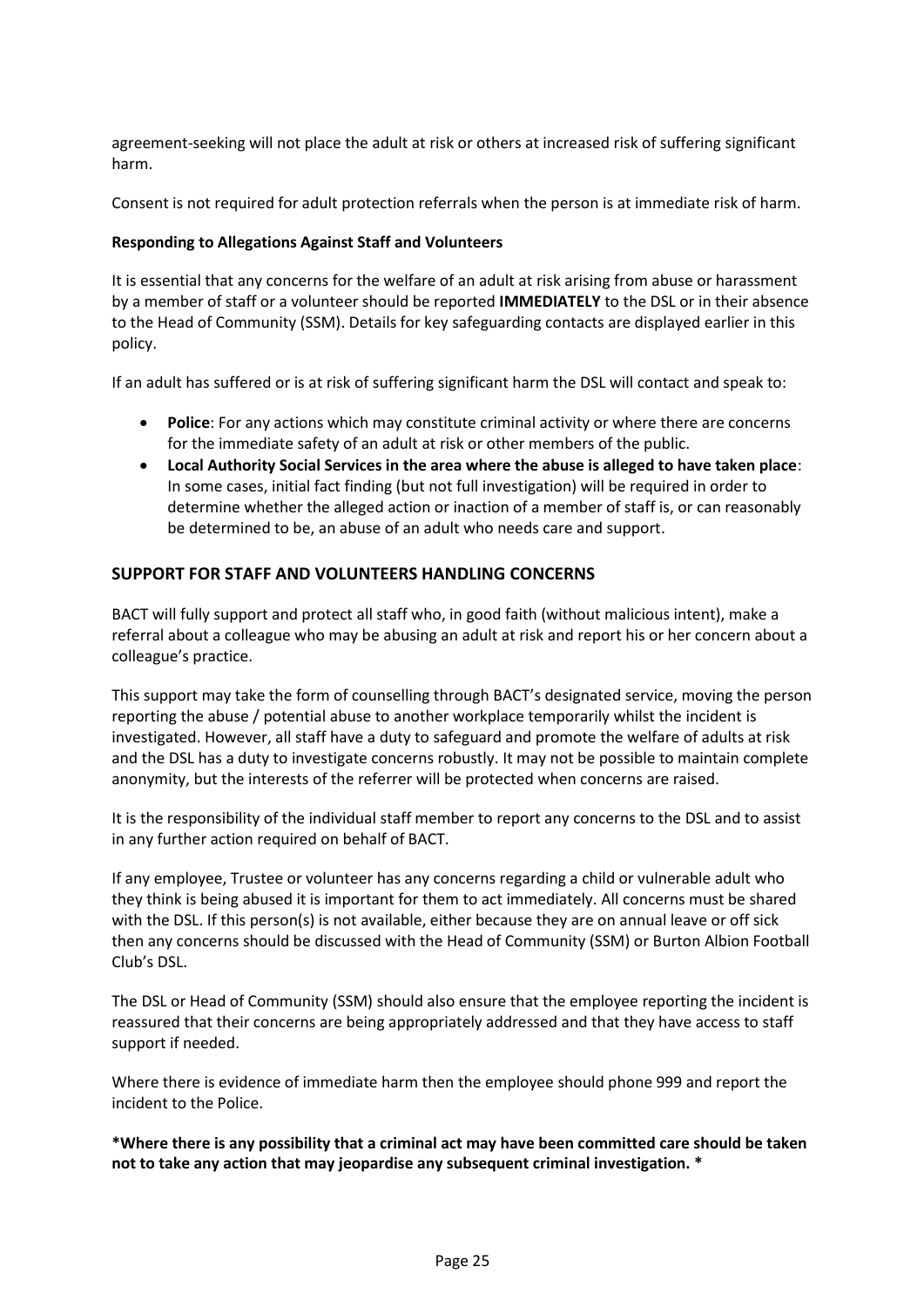#### <span id="page-32-0"></span>**WHISTLEBLOWING**

Whistleblowing is when someone raises a concern about a dangerous or illegal activity or any wrongdoing.

Raising a concern is known as "blowing the whistle" and is a vital process for identifying risks to children's safety.

The Board of Trustees' should ensure there is a current whistleblowing policy in place and that staff have received a copy and have had the opportunity to raise concerns. There is a culture evident in BACT to raise concerns about poor or unsafe practice and such concerns are addressed professionally and sensitively in accordance with the agreed whistleblowing procedure which is to be developed in accordance with the recommendations contained within this policy.

BACT has a Whistleblowing policy which staff can follow if there are reasons why the standard procedures for dealing with allegations make them feel particularly vulnerable, or if they consider their concerns are not being acted upon appropriately. A copy of this policy can be obtained from [bactdmin@burtonalbionct.org.](mailto:bactdmin@burtonalbionct.org)

#### **USEFUL CONTACTS**

| <b>EFLT Safeguarding &amp; Incident</b>     | tlawson@efltrust.com                            |  |
|---------------------------------------------|-------------------------------------------------|--|
| <b>Manager</b>                              | 07964905652                                     |  |
| <b>EFLT Safeguarding Officer</b>            | lburch@efltrust.com                             |  |
| <b>EFLT Health &amp; Safety Officer</b>     | Eknox@efltrust.com                              |  |
| <b>The Football Association</b>             | www.thefa.com/safeguarding                      |  |
| <b>The FA Safeguarding Case</b>             | Safeguarding@TheFA.com                          |  |
| <b>Management Team</b>                      |                                                 |  |
| <b>The FA CRB Unit</b>                      | FAChecks@TheFA.Com                              |  |
|                                             | 0845 210 8080                                   |  |
| <b>Ann Craft Trust</b>                      | www.anncrafttrust.org                           |  |
| <b>Leading UK charity safeguarding</b>      |                                                 |  |
| adults at risk                              |                                                 |  |
| <b>Anti-Bullying Alliance</b>               | www.anti-bullyingalliance.org.uk                |  |
| <b>The Mix</b>                              | http://www.themix.org.uk/                       |  |
| <b>Charity Commission</b>                   | www.charitycommission.gov.uk                    |  |
|                                             | 0845 3000 218                                   |  |
| <b>Disclosure &amp; Barring Service DBS</b> | www.gov.uk/government/organisations/disclosure- |  |
|                                             | and-barring-service                             |  |
| <b>Karma Nirvana</b>                        | karmanirvana.org.uk                             |  |
| <b>Supporting victims of honour-</b>        |                                                 |  |
| based abuse and forced marriage             |                                                 |  |
| <b>The Money Advice Service</b>             | www.moneyadviceservice.org.uk                   |  |
| <b>Citizens Advice</b>                      | www.citizensadvice.org.uk                       |  |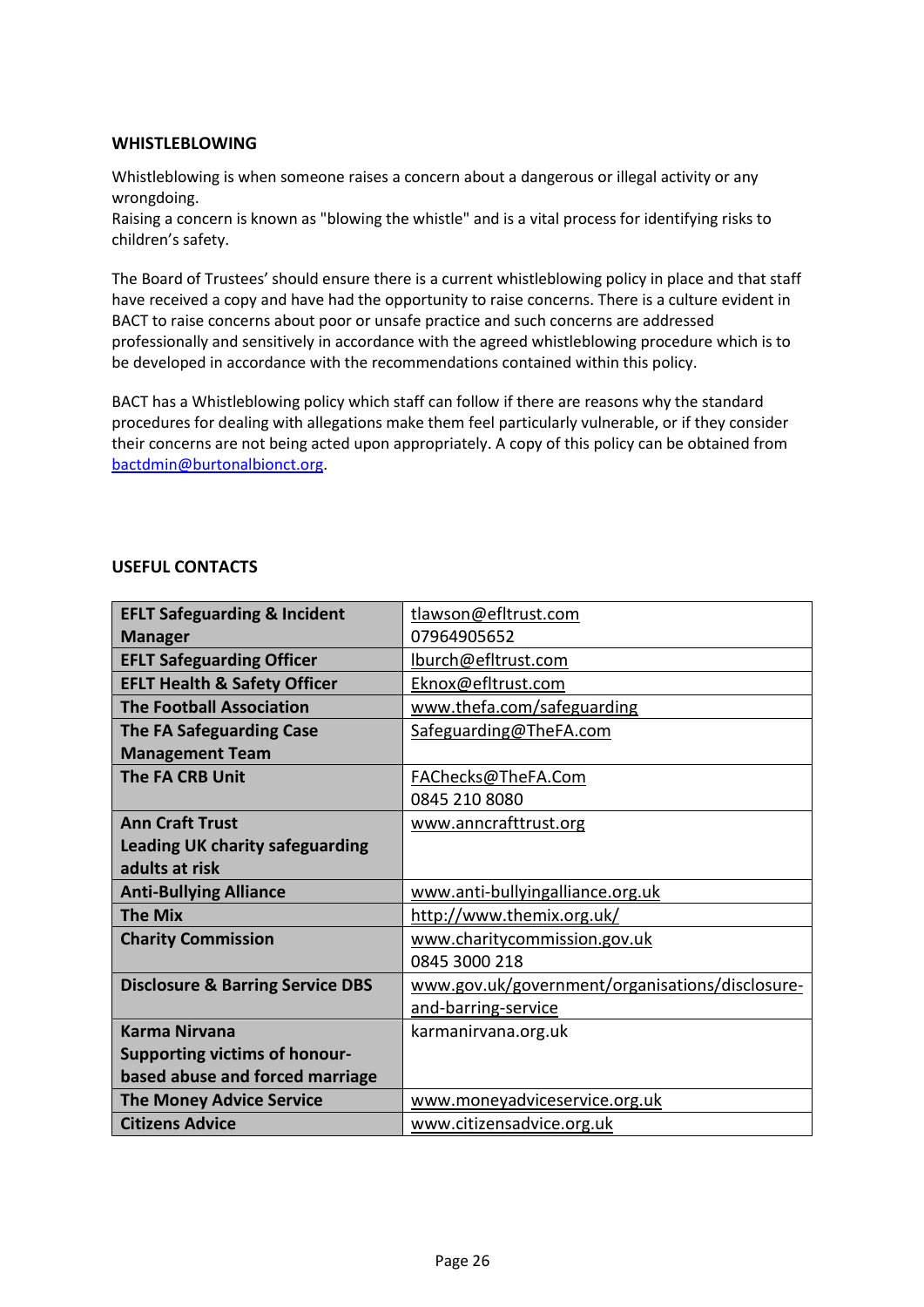# <span id="page-33-0"></span>**APPENDIX A**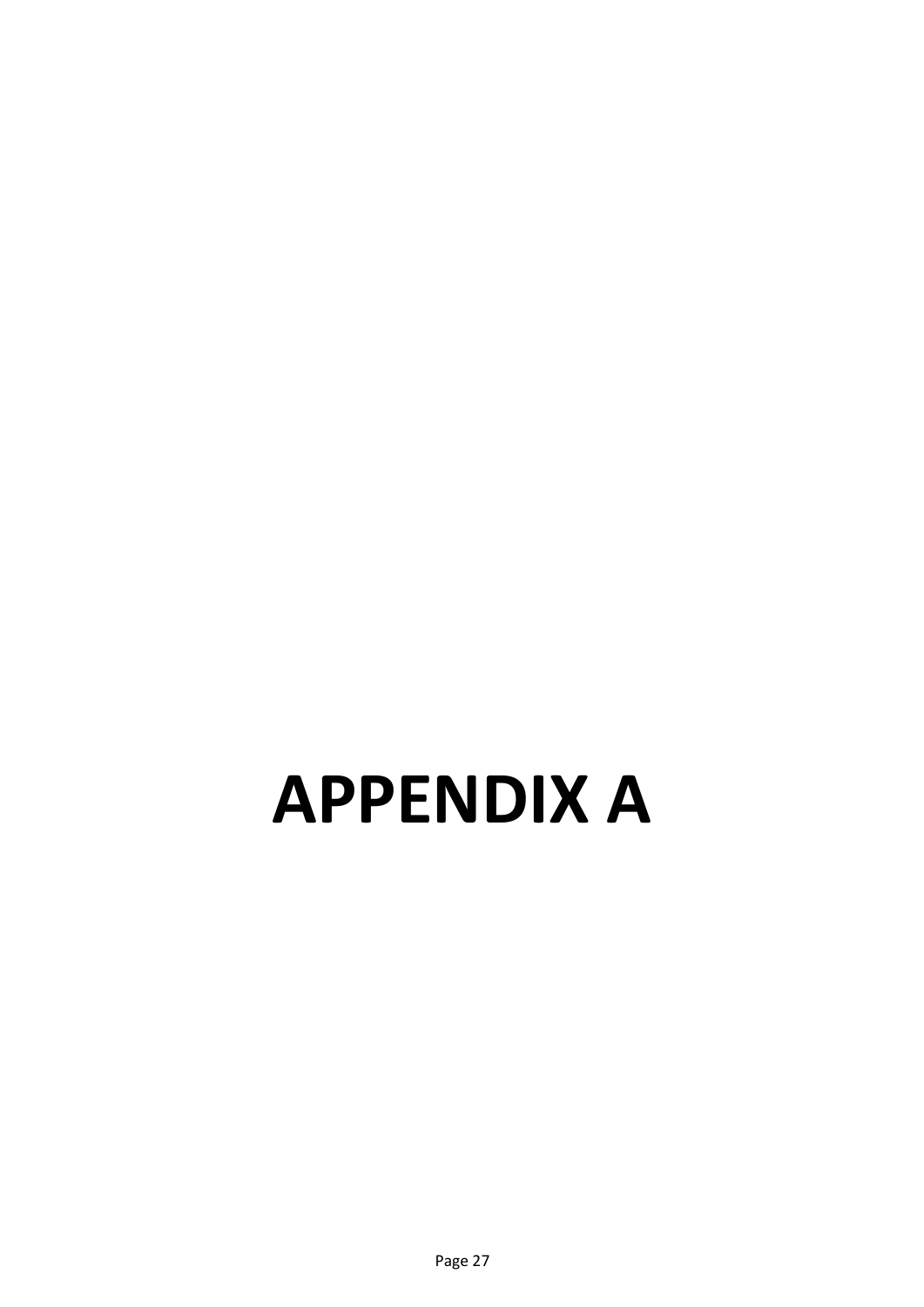

## <span id="page-34-0"></span>**SAFEGUARDING ADULTS AT RISK PROCEDURE**

Kim Realff (Designated Safeguarding Officer) – 07739 351146. In the case of an emergency and Kim Realff is unavailable please contact Matt Hancock (Head of Community) – 07841 669182. If neither Kim Realff or Matt Hancock are available, please contact Burton Albion Football Club's Safeguarding Officers or Senior Safeguarding Manager.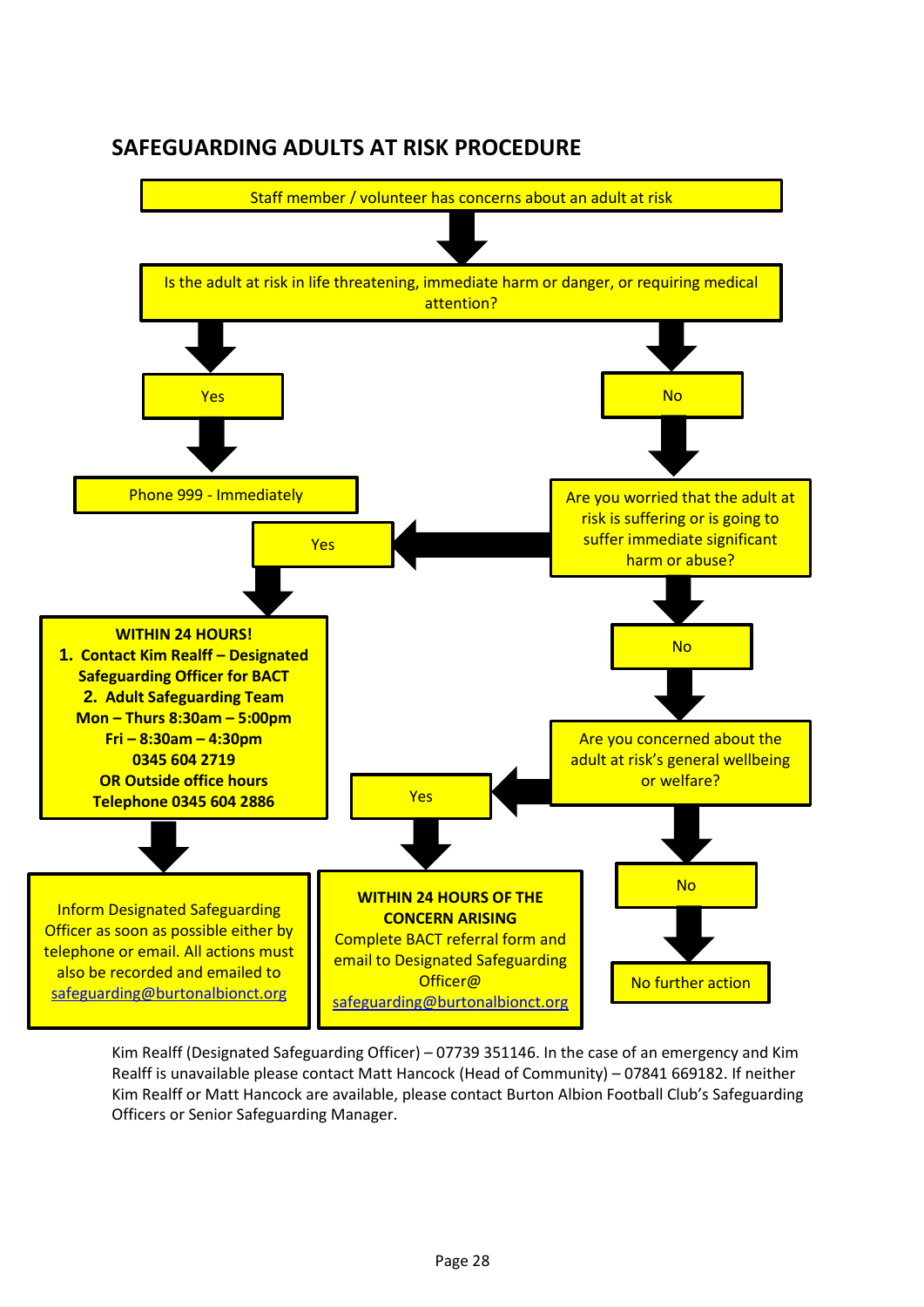# <span id="page-35-0"></span>**APPENDIX B**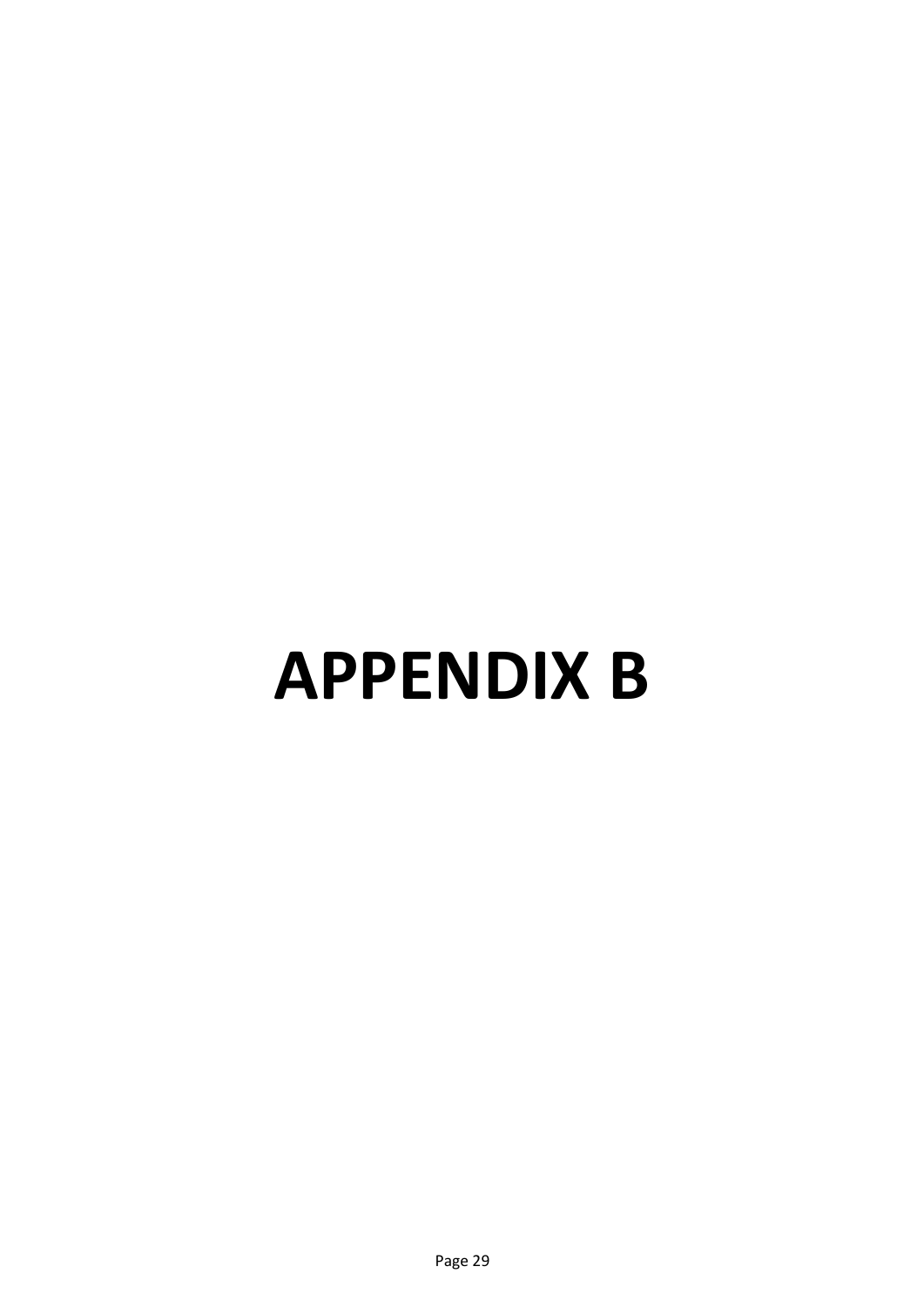## <span id="page-36-0"></span>**NON RECENT ABUSE PROCEDURE**



**\*\* If a person does decide to report, they will be supported by BACT throughout the process \*\***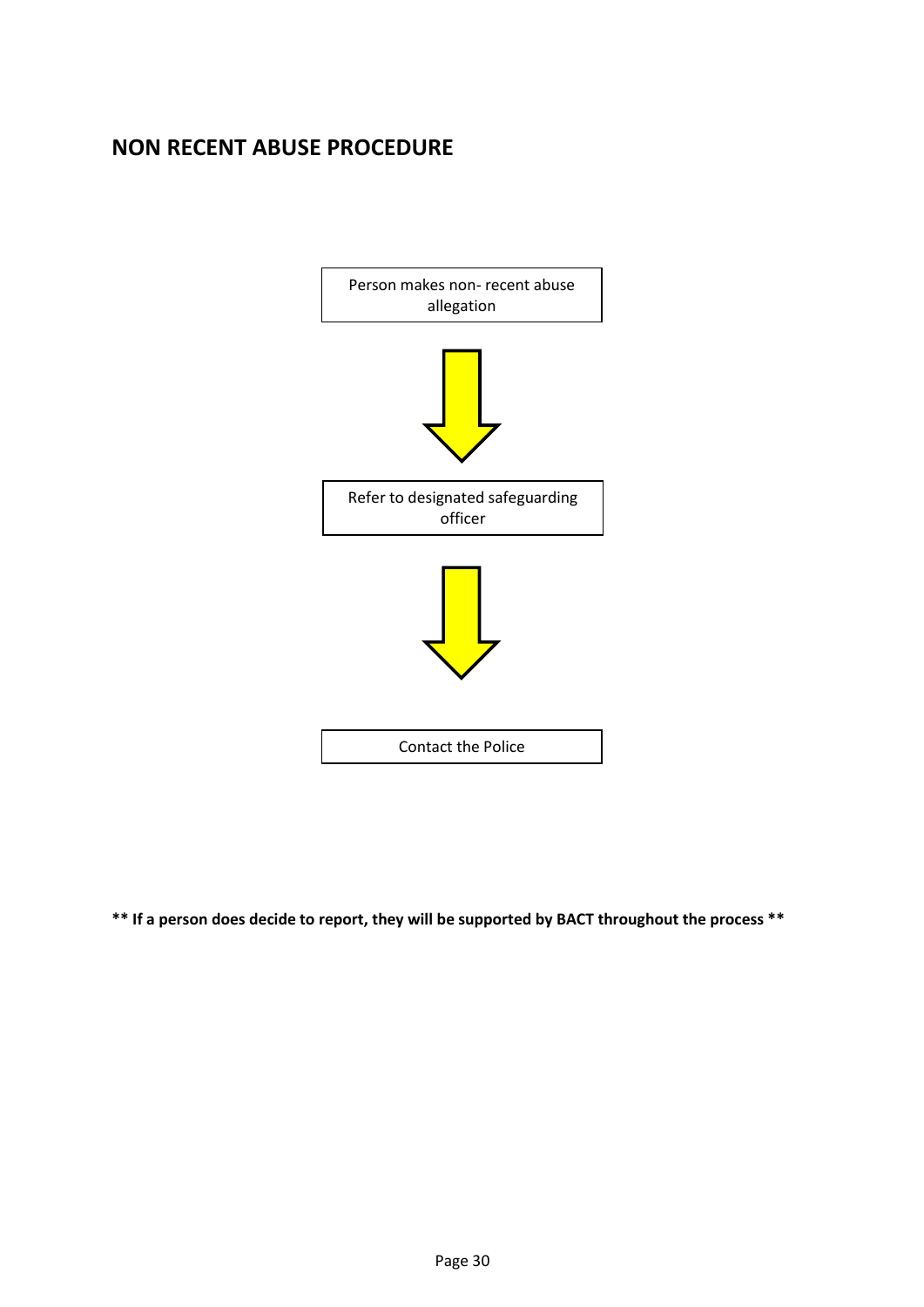# <span id="page-37-0"></span>**APPENDIX C**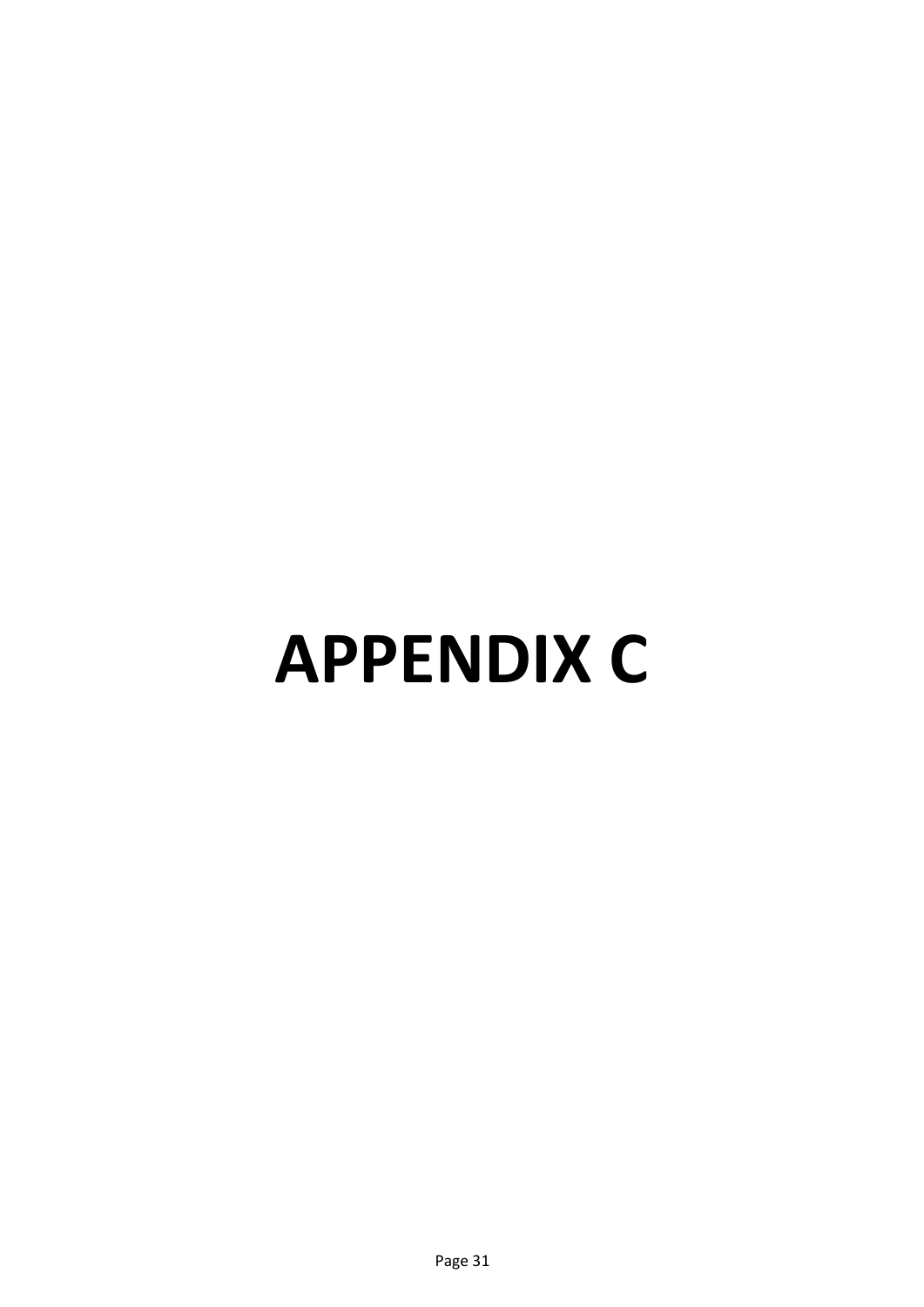## <span id="page-38-0"></span>**KEY LEGISTATION, RULES, REGUALATIONS AND GUIDANCE**

*\*Please note this is not an exhaustive list.*

| The Care Act (2014)                                    |
|--------------------------------------------------------|
| <b>Safeguarding Vulnerable Groups Act (2006)</b>       |
| <b>Sexual Offences Act (2003)</b>                      |
| The Equality Act (2010)                                |
| <b>Data Protection Act (1998)</b>                      |
| The Mental Capacity Act (2005) (over 16's)             |
| <b>Digital Economy Act 2017</b>                        |
| <b>Borders, Citizenship &amp; Immigration Act 2009</b> |
| <b>Protection of Freedoms Act (2012)</b>               |
| <b>Female Genital Mutilation Act (2013)</b>            |
| <b>Deprivation of Liberty Safeguards</b>               |
| <b>Disclosure &amp; Barring Service 2013</b>           |
| The Care Act 2014 - Statutory Guidance                 |
| <b>Making Safeguarding Personal Guide 2014</b>         |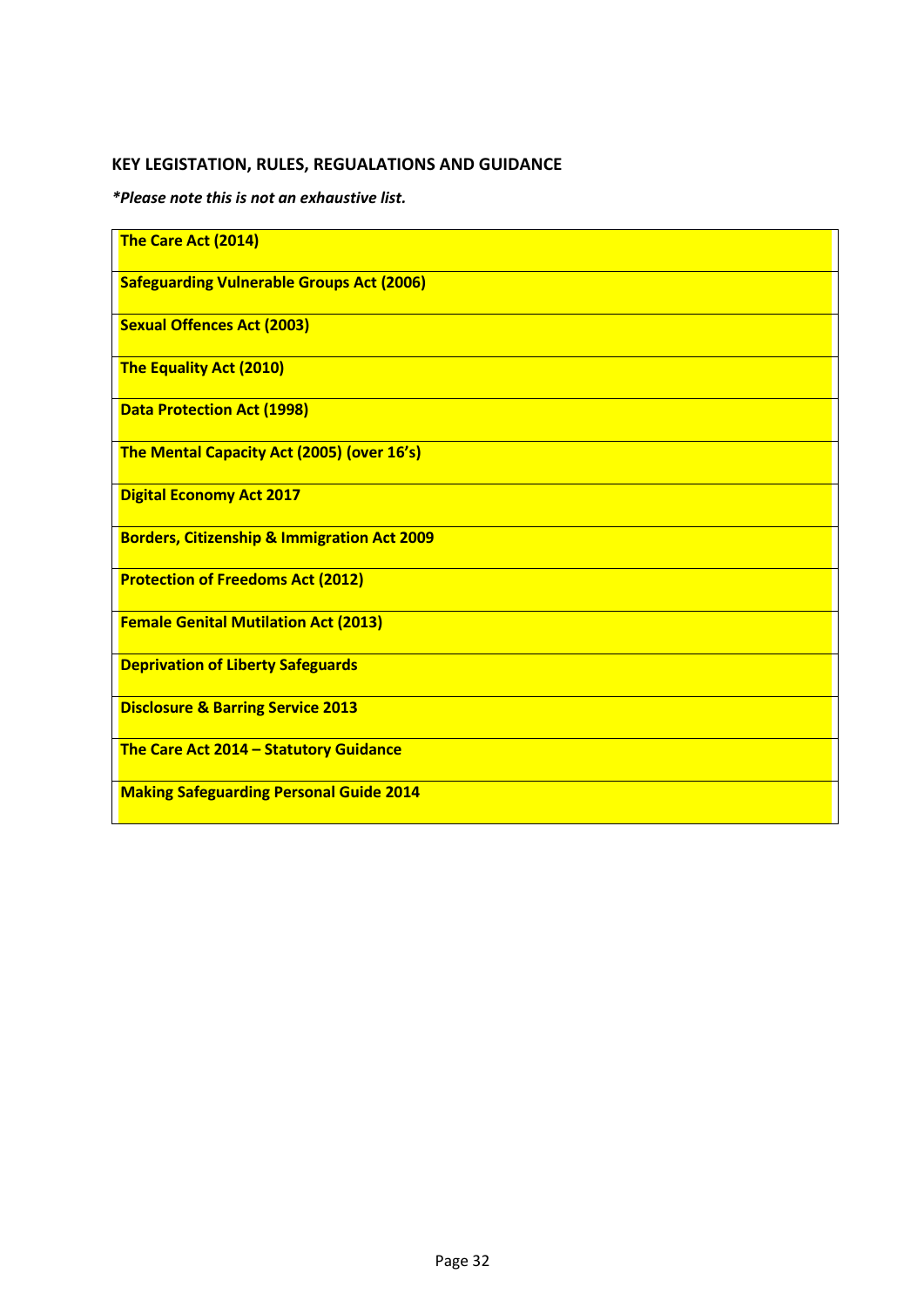## <span id="page-39-0"></span>**Useful organisations**

### **Action on Elder Abuse (AEA)**

[www.elderabuse.org.uk](http://www.elderabuse.org.uk/) Telephone 080 8808 8141 (free phone) Mon-Fri 9am-5pm

Works to protect and prevent the abuse of vulnerable older adults. Their helpline is confidential and provides information and emotional support.

### **Action Fraud**

<https://www.actionfraud.police.uk/> Telephone 0300 123 2040

National fraud reporting centre, providing advice and information about fraud and scams.

## **Care Quality Commission** [www.cqc.org.uk](http://www.cqc.org.uk/)

Telephone 03000 616 161 (free call)

Independent regulator of adult health and social care services in England, covering NHS, local authorities, private companies or voluntary organisations and people detained under the *Mental Health Act*.

**Citizens Advice** [www.citizensadvice.org.uk](http://www.citizensadvice.org.uk/) In England telephone 0344 411 1444

National network of advice center's offering free, confidential, independent advice, face to face or by telephone.

## **Court of Protection**

www.gov.uk/courts-tribunals/court-of-protection Telephone 0300 456 4600

## **Equality Advisory Support Service**

[www.equalityadvisoryservice.com](http://www.equalityadvisoryservice.com/) Telephone helpline 0808 800 0082 Mon-Fri 9am-7pm, Sat 10am-2pm

Funded by the Equality and Human Rights Commission, the helpline gives information and advice about the *Equality Act 2010* and human rights*.* 

## **Local Government and Social Care Ombudsman**

[www.lgo.org.uk](http://www.lgo.org.uk/)  Telephone Advice Team 0300 061 0614

Final stage for local authority complaints. Deals with complaints about care providers when services are privately purchased.